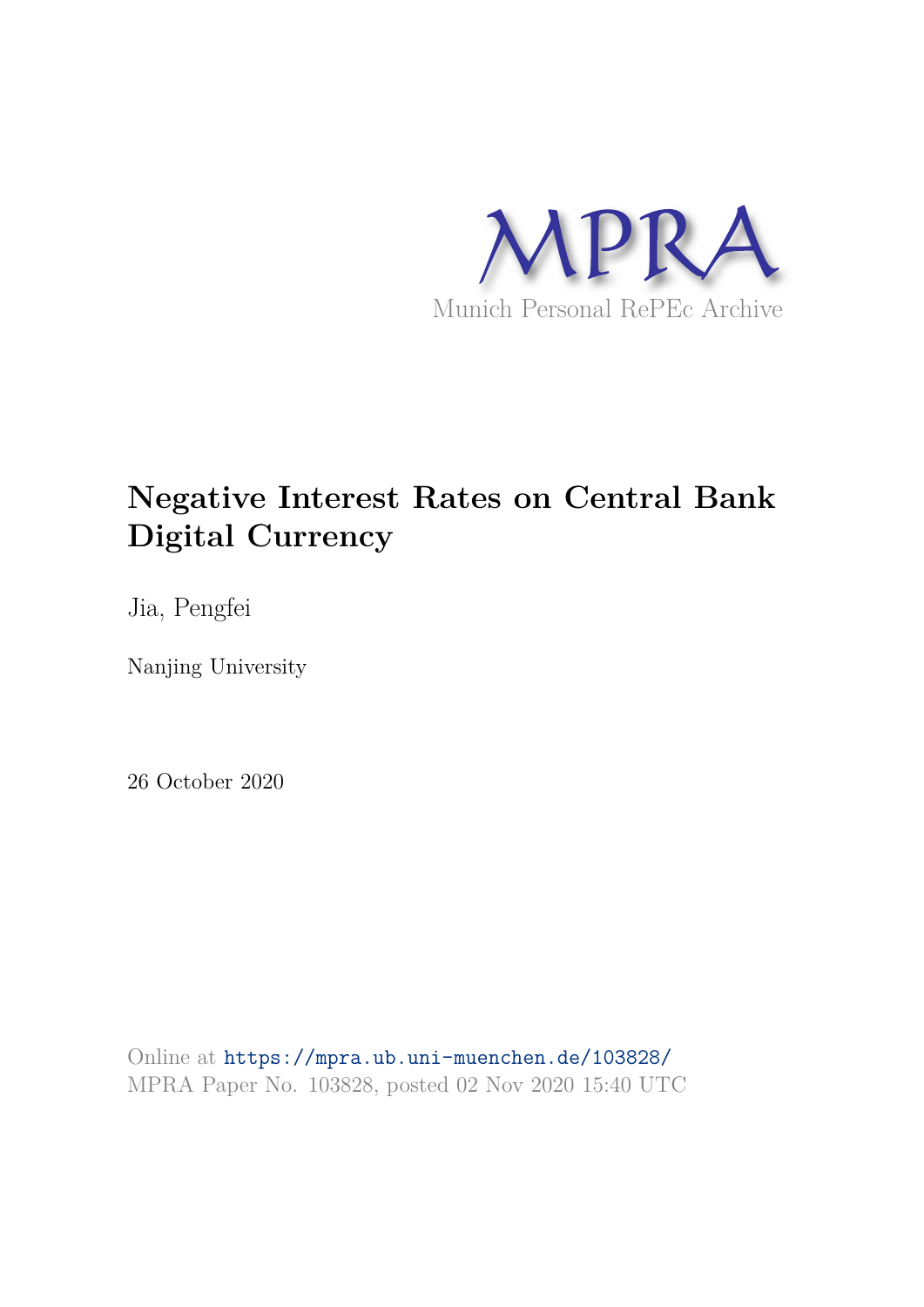# Negative Interest Rates on Central Bank Digital **Currency**

Pengfei Jia

First version, October 2020 This version, October 2020

#### Abstract

Paying negative interest rates on central bank digital currency (CBDC) becomes increasingly relevant to monetary operations, since several major central banks have been actively exploring both negative interest rate policy and CBDC after the Great Recession. This paper provides a formal analysis to evaluate the macroeconomic impact of negative interest rates on CBDC through the lens of a neoclassical general equilibrium model with monetary aggregates. In the benchmark model, agents have access to two types of assets: CBDC and productive capital. The demand for digital currency is motivated by a liquidity constraint. I show that paying negative interest on CBDC induces agents to save less and consume more via a substitution effect. A drop in savings in turn causes a fall in capital investment, subsequent output, and real money balances. To clear the money market, the price level increases. I then extend the model to include government bonds which deliver a positive return. This allows me to study a non-trivial portfolio effect: when the government pays a negative interest rate on CBDC, the tax on agents' capital spending increases, inducing a decrease in capital investment and an increase in government bonds in agents' portfolio. Such a policy causes a drop in investment and output. However, there is a transitory decline in the price level due to a "flight to quality".

JEL Classification Numbers: E21 E22 E31 E42 E52 E63.

Keywords: CBDC, Negative interest rates, Monetary policy, Public money.

School of Economics, Nanjing University, China. For useful comments and discussions, I am grateful to Kaiji Chen, Feng Dong, Jiechao Gao, Christoph Himmels, Yi Huang, Daisuke Ikeda, Dun Jia, Shenzhe Jiang, Hao Jin, Rong Li, Wei Li, King Yoong Lim, Giovanni Lombardo, Dong Lu, Wentao Ma, Wenlong Miao, Ji Shen, Wei Wang, Liyuan Wu, Zhiwei Xu, Yu Zhang, Kai Zhao and seminar participants at Nanjing University. E-mail address: pengfei@nju.edu.cn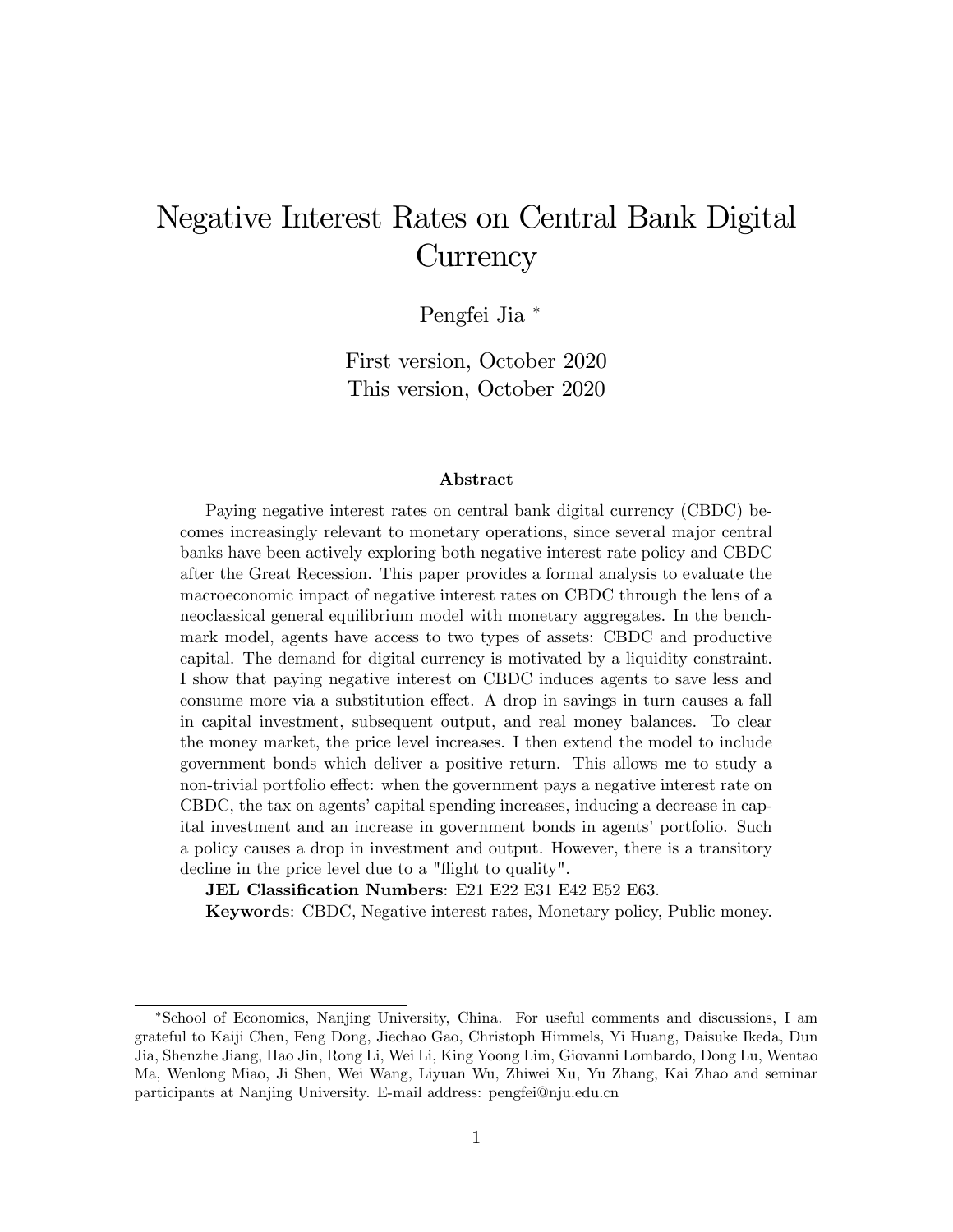"After all, even today when the door to negative rates is cracked only slightly ajar, several major central banks (including the Bank of Japan and the European Central Bank) have already shoved a foot through. Thus it is important to think about phasing out cash and developing negative interest rate policy in an integrative fashion...

For the foreseeable future, however, the best system is one in which a government issued currency is the unit of account, though of course it will eventually morph into a fully electronic one."

Kenneth S. Rogoff (2016) in The Curse of Cash

# 1 Introduction

One of the great challenges for central banks is the zero lower bound (ZLB) on nominal interest rates. The logic is simple: since physical cash serves as a store of value and guarantees a nominal return of zero, agents would be unwilling to lend at any lower rates, making zero as the effective interest rate floor. This key constraint results in a notable asymmetry in the implementation of central bank policy.<sup>1</sup> When the economy is booming and inflation threatens to rise to undesirable levels, the central bank can tighten monetary policy by raising the official interest rate. When the economy is in a severe recession and ináation is direly needed, the policy rate simply cannot be lowered below zero to provide an appropriate degree of monetary accommodation. If a further stimulus is desired, the monetary authority may have to deploy unconventional monetary policy tools, such as quantitative easing (QE) and forward guidance. But many researchers are rightly concerned that these unorthodox measures are poor substitutes for plain vanilla interest rate policy and might well have more side-effects (Rogo§, 2017a).

Macroeconomists have proposed ways to finesse the zero lower bound, and the most direct approach is to abolish paper currency and pay negative interest rates on central bank electronic liabilities, such as central bank digital currency (CBDC) (see Buiter,

<sup>&</sup>lt;sup>1</sup>The ZLB constraint is also the key assumption behind a large literature in macroeconomics, for early contributions, see, for example, Krugman (1998) and Eggertsson and Woodford (2003).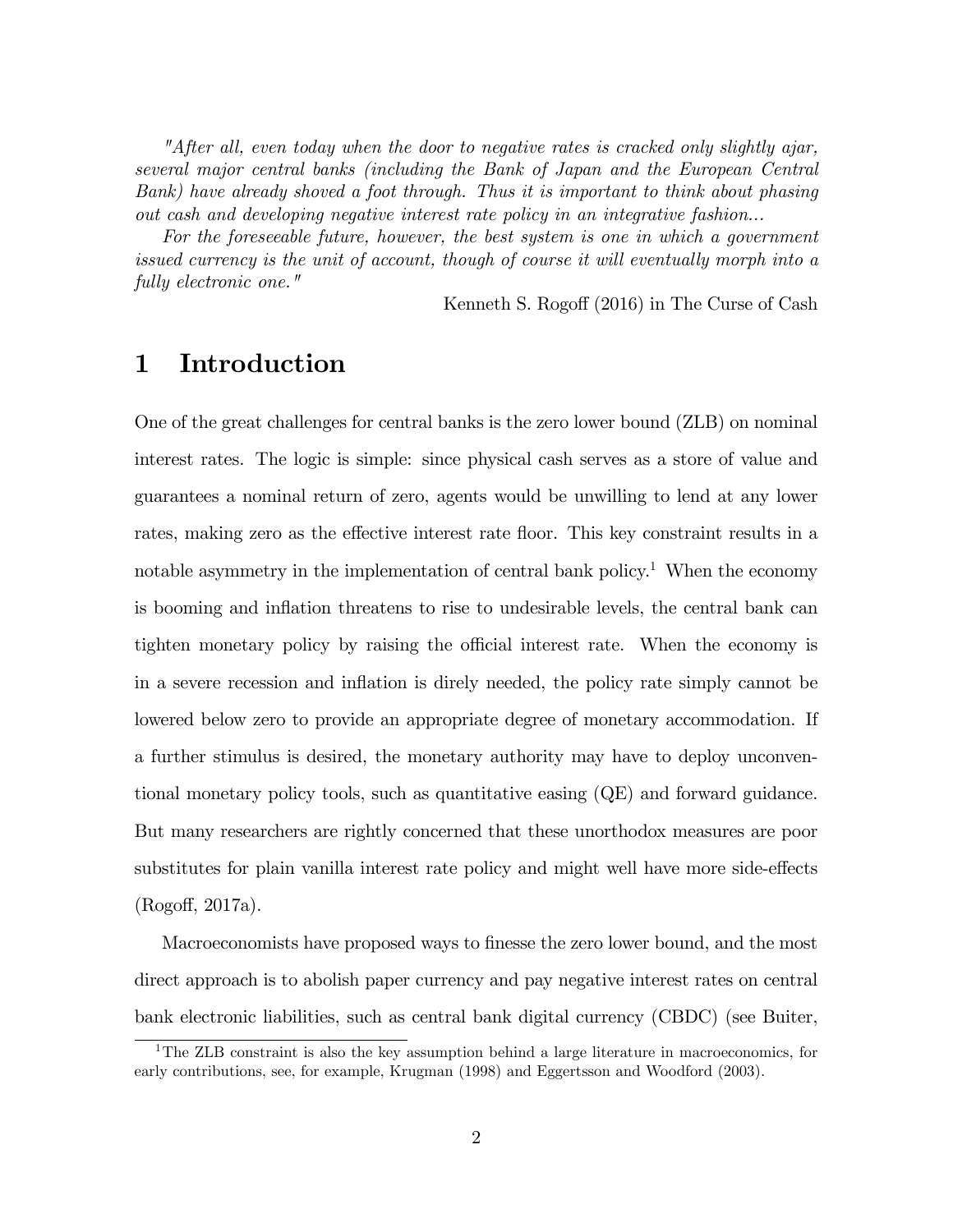2009; Fischer, 2016; Rogoff, 2015, 2016, 2017b).<sup>2</sup> In recent decades, the increasing marginalization of cash in legal transactions and the technological advances in payment systems have created a smooth path towards this policy. Rogoff  $(2015)$  has made it clear that there are two important drawbacks to paper currency: Örst, its existence creates the artifact of the zero lower bound on the nominal interest rate; second, it can help facilitate crime and tax evasion.<sup>3</sup> He argues that it would be appropriate to take a more proactive strategy for phasing out the use of paper currency.<sup>4</sup> In fact, in Sweden, the embracement of technological developments in payment systems has led to an absolute decline in the amount of cash in circulation, making Sweden close to becoming a cashless society.

Recent experience from the aftermath of the Great Recession has shown that paying negative interest rates on central bank liabilities is also possible. Since mid-2014, central banks in Switzerland, Sweden, Denmark, Japan, and the Euro Area have tiptoed into negative rate territory for the first time in history, going as far as  $-0.75$  percent in Switzerland for instance (Bech and Malkhozov, 2016; Eggertsson et al., 2017). The implementation of negative policy rates represents a new monetary policy tool. In doing so, central banks typically set the interest on reserves (IOR) to negative levels, and this appears to have no major changes to central bank monetary frameworks (see Bech and Malkhozov,  $2016$ <sup>5</sup>. Since then, there has been a growing interest in evaluating the effects of negative interest rates, both theoretically and empirically, mainly on the banking sector (see Rognlie, 2016; Eggertsson et al., 2017; Basten and Mariathasan,

<sup>2</sup>Note that there are alternative measures to mitigate the constraints associated with the ZLB, such as taxing cash to pay negative interest on currency (Buiter, 2009) and raising the inflation target (Fischer, 2016).

<sup>&</sup>lt;sup>3</sup>Apart from the two drawbacks, Berentsen and Schär  $(2016)$  also note that the use of cash is inefficient and significantly more expensive than electronic payments from a technological perspective.

 $^{4}$ Rogoff (2016) explicitly states that "phasing out paper currency is arguably the simplest and most elegant approach to clearing the path for central banks to invoke unfettered negative interest rate policies should they bump up against the 'zero lower bound' on interest rates."

<sup>5</sup>Of course, there is nothing impractical at all about paying negative interest on electronic currency.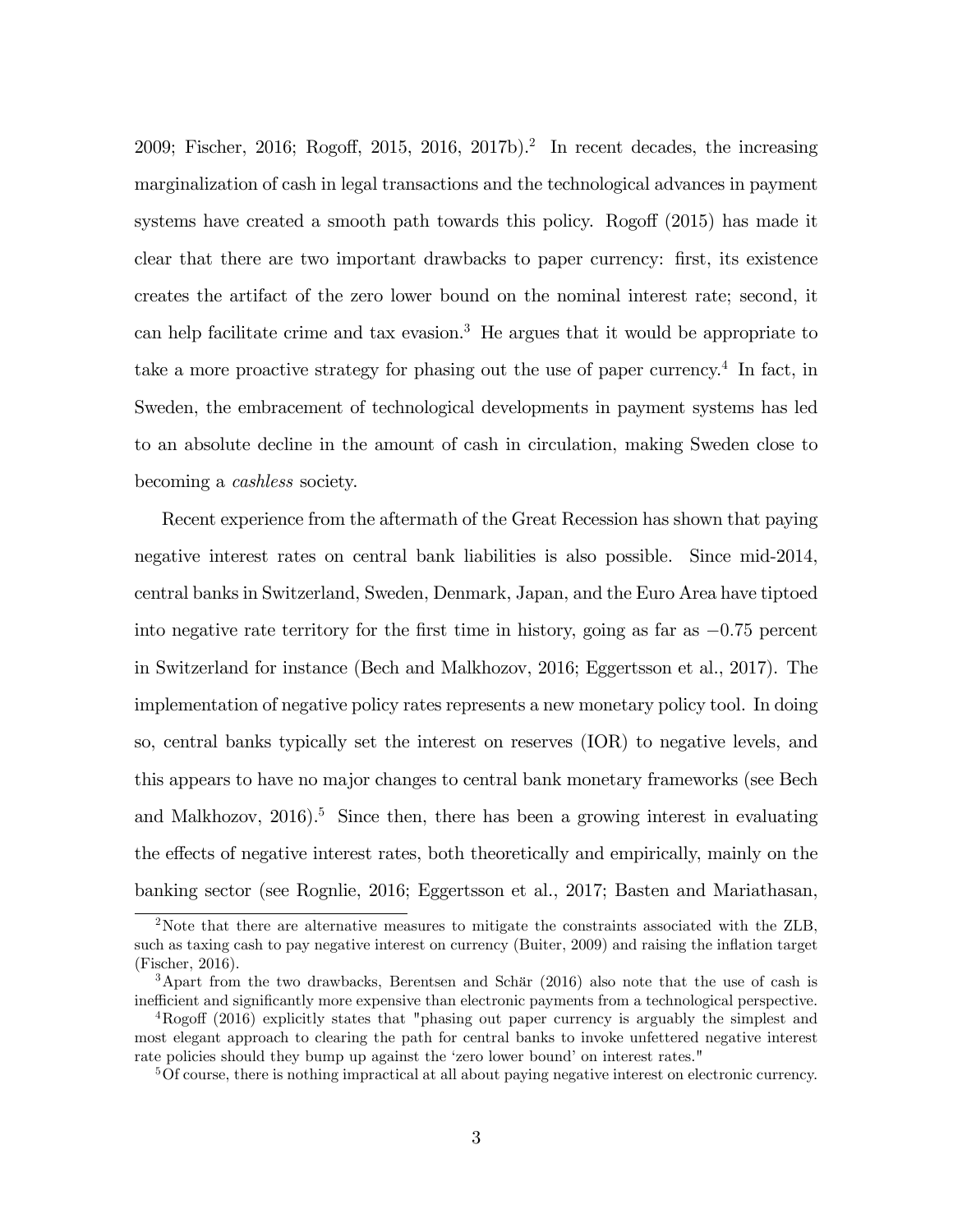2018; Ulate, 2019; Arseneau, 2020; Lopez et al., 2020). It is important to note, however, such investigations are only concerned with one type of central bank liabilities (i.e.,  $\alpha$ bank reserves).<sup>6</sup> Given that only designated financial institutions (mostly commercial banks) can hold reserves, the key of the studies lies on how banks intermediate the transmission of monetary policy.

In the meanwhile, as recent technological advancements in cryptographic and distributed ledger techniques (DLT) have made digital currencies widely accessible, central banks around the world are now actively exploring the possibility of issuing their own digital currencies.<sup>7</sup> Although the idea of providing greater access to digital forms of central bank liabilities is not entirely new, dating at least back to Tobin (1985, 1987), recent discussions on issuing a central bank digital currency (CBDC) have been motivated by a number of factors. $8$  These include: (i) interest in technological innovations for the financial sector; (ii) the emergence of new entrants into payment services and intermediation; (iii) declining use of physical currency in a few countries; (iv) increasing attention to private digital tokens (e.g., Bitcoin and Ethereum) (see BIS, 2018).<sup>9</sup>

<sup>9</sup>Noted by Berentsen and Schär (2016), another benefit for issuing a CBDC is that it can satisfy

 $6$ Currently, there are two types of central bank money. One is physical currency (notes and coins), which is anonymous and made accessible to everyone; another one is central bank reserves, which are in electronic form and accessible to certain financial institutions only.

<sup>&</sup>lt;sup>7</sup>For example, the Swedish Riksbank and the People's Bank of China are expected to decide on initiating CBDCs in the near term (Agur et al., 2020), the Bank of England is conducting a multiyear investigation (Bordo and Levin, 2017), and the Bank of Japan has reported on the legal issues regarding CBDCs (Fernández-Villaverde et al., 2020). Barontini and Holden (2019) provide a survey of 63 central banks, which shows a majority are collaboratively looking at the implications of a CBDC and many have reached a stage of considering practical issues. One year on, the survey has been re-run (Boar et al., 2020). Boar et al. (2020) Önd that a signiÖcant minority of central banks representing a fifth of the world's population look likely to issue a CBDC in the next few years.

<sup>8</sup>There are also skeptics who warn against the introduction of a CBDC. Some frequently-made arguments are: such a policy would cause a reduction in bank credit, with negative implications for growth; the issuance of a CBDC could encourage depositor runs and threaten financial stability. However, Brunnermeier and Niepelt (2019) claim that these arguments are questionable. They show that, with a strong institutional commitment, a transfer of funds from deposit to CBDC accounts would give rise to an automatic substitution of one type of bank funding (deposits) by another one  $(central bank funding)-the issue of a CBDC would simply render the central bank's implicit$ lender-of-last-resort guarantee explicit. Thus, introducing a CBDC need not imply a credit crunch nor undermine financial stability.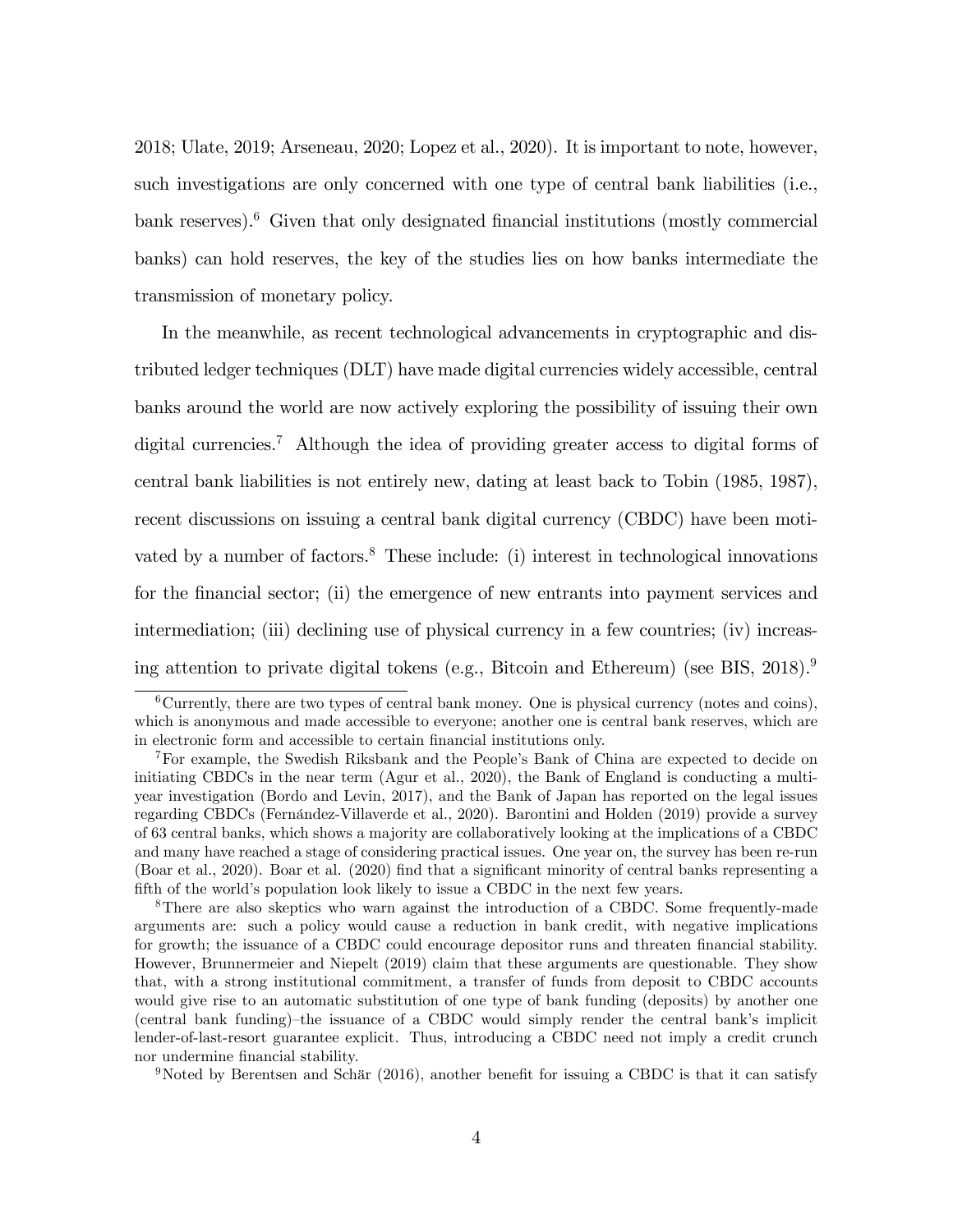Note that, although CBDC can be used to refer to a number of concepts, it is envisioned by most to be a new form of central bank issued, account-based, electronic currency, which is made accessible to the general public (see Barrdear and Kumhof, 2016; Berentsen and Schär, 2016; Keister and Sanches, 2019; Andolfatto, 2020).<sup>10</sup> In this regard, introducing CBDCs allows "Reserves for All" (Niepelt, 2020) or "Central Banking for All" (Fernández-Villaverde et al., 2020).

There is little doubt that the introduction of *both* a CBDC and negative interest rate policy represents important innovations in the history of central banking. The implementation of such macroeconomic policies is likely to have substantial effects on economic activities. It also raises important questions. What if central banks start to pay negative interest on CBDC? What is the economic impact of such a policy? In particular, how would paying negative interest on CBDC affect consumption, investment, output, and the price level? Given the fact that several major economies around the globe are actively exploring both negative interest rate policies and a CBDC, paying a negative interest rate on CBDC is becoming increasingly relevant.<sup>11</sup> At a macroeconomic level, however, the implications of such a policy are not understood. To the best of my knowledge, this paper is the first to provide a formal evaluation of negative interest rates on CBDC.

In this paper, I evaluate the macroeconomic impact of negative interest rates on central bank digital currency (CBDC) through the lens of a neoclassical general equilibrium model with monetary aggregates. I use an overlapping generations (OLG) model with fiat money, similar to Wallace (1980) and Smith (1991). In the benchmark model,

the population's need for virtual money without facing counterparty risk.

 $10$ As noted above, central bank electronic money has already existed (i.e., reserves), but it is generally restricted to financial institutions with which the central bank interacts.

<sup>&</sup>lt;sup>11</sup>There has been no country which paid negative interest rates on CBDC, yet. In this sense, this paper provides a normative, instead of positive, investigation. However, for countries which are intensively examining both the effects of negative interest rates and a CBDC, such as Sweden, paying negative interest on CBDC may not seem to be far off.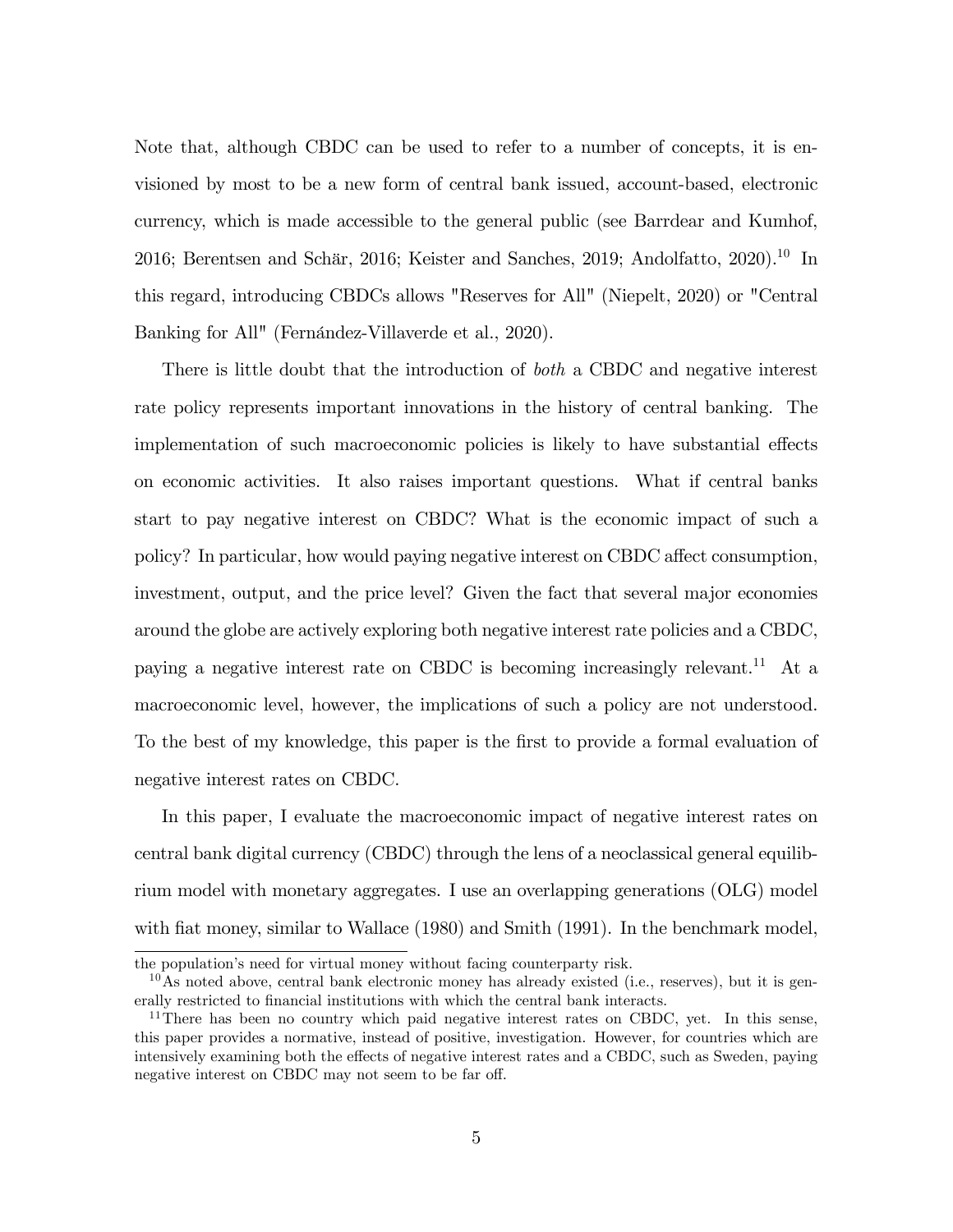agents hold two types of assets: CBDC and productive capital. To motivate a demand for government money in a simple and direct way, I assume agents are subject to a binding liquidity requirement (or a reserve requirement) such that they are required to hold a certain amount of CBDC that is proportional to their capital holdings. The key mechanism in this environment is a *substitution effect*. If the government pays negative interest on CBDC, agents would reduce their savings due to a fall in the anticipated rate of return, and choose to consume more (i.e., current consumption increases). However, as savings decrease, so does investment, which results in a fall in subsequent output. In addition, this policy measure causes an increase in the price level. This is because a reduction in savings implies a smaller demand for government money. Since the stock of CBDC is fixed in this modelling environment, the price level has to increase to clear the money market. Finally, I show that paying negative interest rates on CBDC can be detrimental for all agents from a welfare perspective. The initial old are hurt as real money balances fall. Other generations are also worse off since negative interest payments on CBDC represent a distortionary tax to savings.

Then, I extend the model to include another important type of public money, namely government debt.<sup>12</sup> With the existence of positive-yielding government bonds, I show that a non-trivial *portfolio effect* emerges. As the government pays negative interest rates on CBDC, the tax on capital spending increases, which induces agents to hold more bonds and less capital in their portfolio. The drop in capital investment in turn causes a decline in output in the subsequent period. Interestingly, although the demand for CBDC falls, the total holdings of government money actually increase, due to a "flight to quality" (i.e., government bonds). To clear the money market, the price level *drops*, causing deflationary pressures. Taken together, both cases show that there are costs and benefits to negative interest payments on CBDC. One the one hand, such

 $12$ Note that if one considers a consolidated monetary/fiscal authority, government bonds can also be viewed as public money.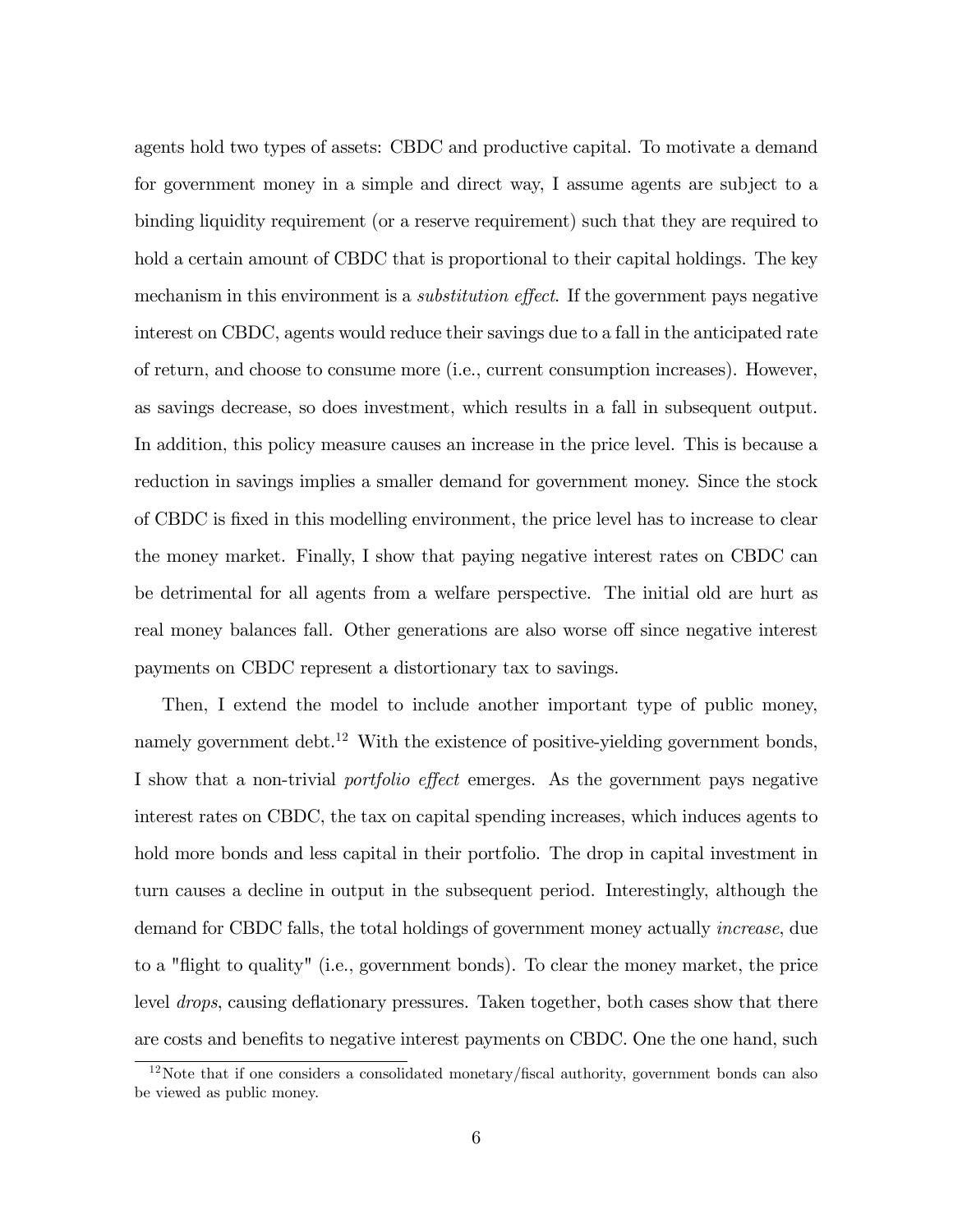a policy could boost consumption via agent's consumption/saving decision and induce inflationary pressures if inflation is direly needed by central banks. On the other hand, paying a negative interest rate on CBDC can cause a decrease in capital investment and GDP, either from a substitution effect or a portfolio effect. In addition, it is possible that such a policy measure induces a decline in the temporary price level if the total demand for public money increases. Finally, the results indicate that the payment of negative interest on CBDC does not seem to have clear welfare justifications.

**Related Literature**. This paper relates closely to two important branches of monetary economics. One is a growing and evolving literature on CBDC. Barrdear and Kumhof (2016) introduce a CBDC into a quantitative DSGE model to estimate its impact on GDP. Their simulations show that the initiation of CBDC through purchasing government bonds can lower the real interest rate and thereby increase output. Quantitatively, they Önd that CBDC issuance of 30% of GDP could permanently raise GDP by as much as  $3\%$ . Davoodalhosseini (2018) studies the role of a CBDC as a new monetary instrument. His focus is on how the introduction of a digital currency affects the use of cash and on its implications for monetary policy. Agur et al. (2020) study the optimal design of a CBDC in an environment where agents sort into physical cash, CBDC, and bank deposits based on their preferences over anonymity and security. They find that a deposit-like CBDC causes an increase in deposit and loan rates, and a contraction in bank credit and output, whereas a cash-like CBDC may lead to the disappearance of cash.

Keister and Sanches (2019) also study a cash-like digital currency, but with a focus on the implications of a CBDC that competes with bank deposits. In their model, banks are financially constrained, and the liquidity premium on bank deposits affects the level of aggregate investment. They show that while a CBDC promotes efficiency in exchange, it also crowds out banks' deposits, raises banks' funding costs, and decreases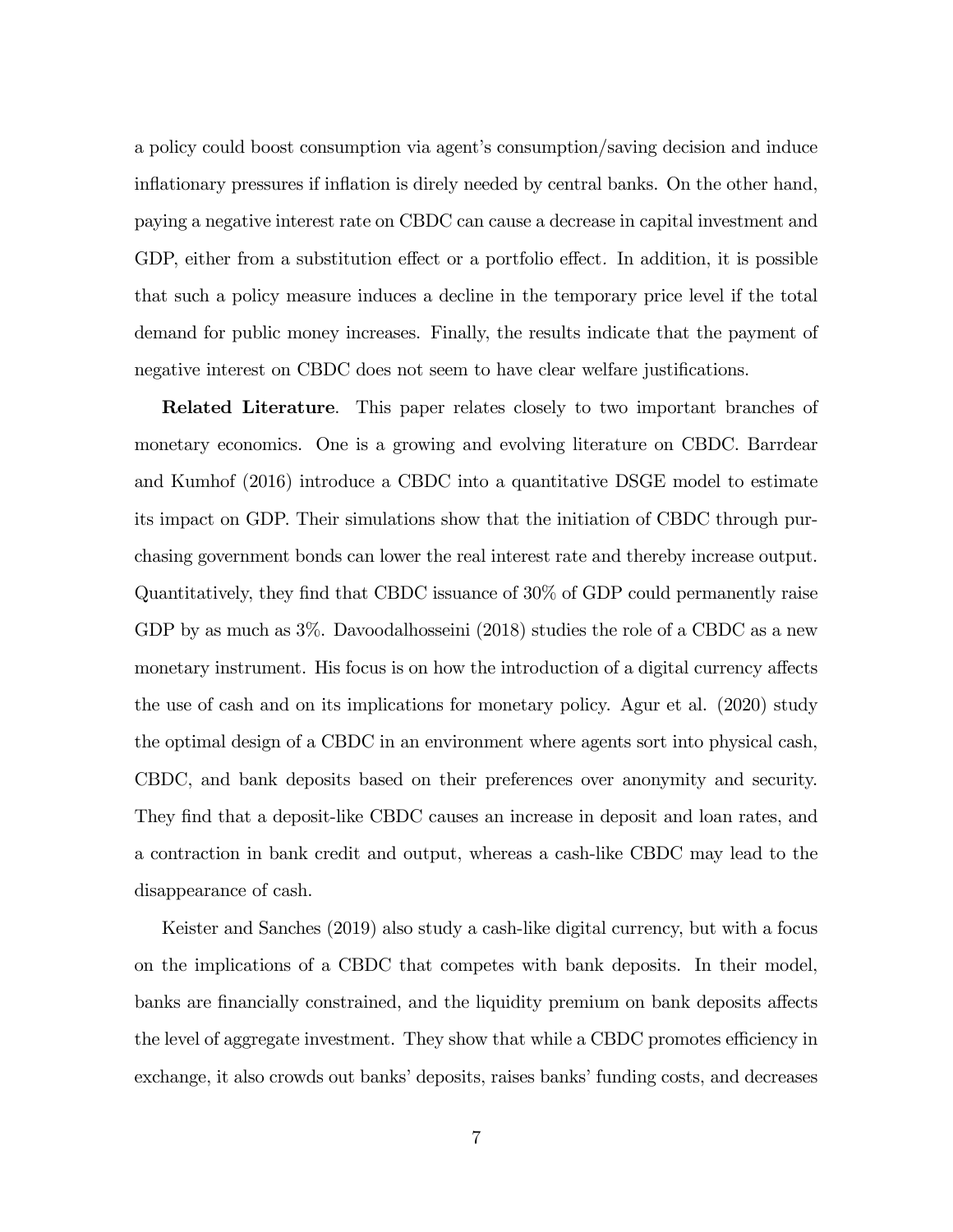investment. Similarly, Chiu et al. (2019) develop a micro-founded general equilibrium model and evaluate whether the issuance of a CBDC is likely to increase banks' funding costs and cause disintermediation in banks. However, they find that when banks have market powers in the deposit market, the introduction of a CBDC can compel banks to raise the deposit rate and expand intermediation and output. Andolfatto  $(2020)$  also studies the effect of a CBDC on bank intermediation. In an environment with a monopoly bank, he shows that introducing a CBDC affects the interest rate on deposits, but not the bank lending rate or the level of investment. Overall, the results of aforementioned studies are mixed regarding the role of CBDC issuance on financial intermediation. However, none of the papers studies the effects of negative interest payments on CBDC. And unlike the above studies, this paper focuses on the macroeconomic impact of negative interest rates on CBDC, not on money demand or bank intermediation.

Another strand of literature examines the effects of negative interest rate policies. Rognlie (2016) studies optimal monetary policy in a continuous New Keynesian model where agents hold both physical cash and government bonds. He finds that there exists a trade-off: negative rates on bonds help stabilize aggregate demand, but at the cost of an inefficient subsidy to paper currency. His results show that when the economy is in a slump, negative rate policies are always optimal to some degree and that breaking the ZLB with negative rates brings significant welfare improvements. Eggertsson et al. (2017) examines the proposition that negative interest rates are expansionary in a DSGE model with a banking sector. Using aggregate and bank-level data, they document a collapse in pass-through to deposit and lending rates once the IOR rate becomes negative.<sup>13</sup> Their results show that once the policy rate turns negative, the usual transmission mechanism of monetary policy breaks down. In addition, because

 $13$ Bech and Malkhozov (2016) also note that retail deposit rates have remained insulated in response to negative policy rates.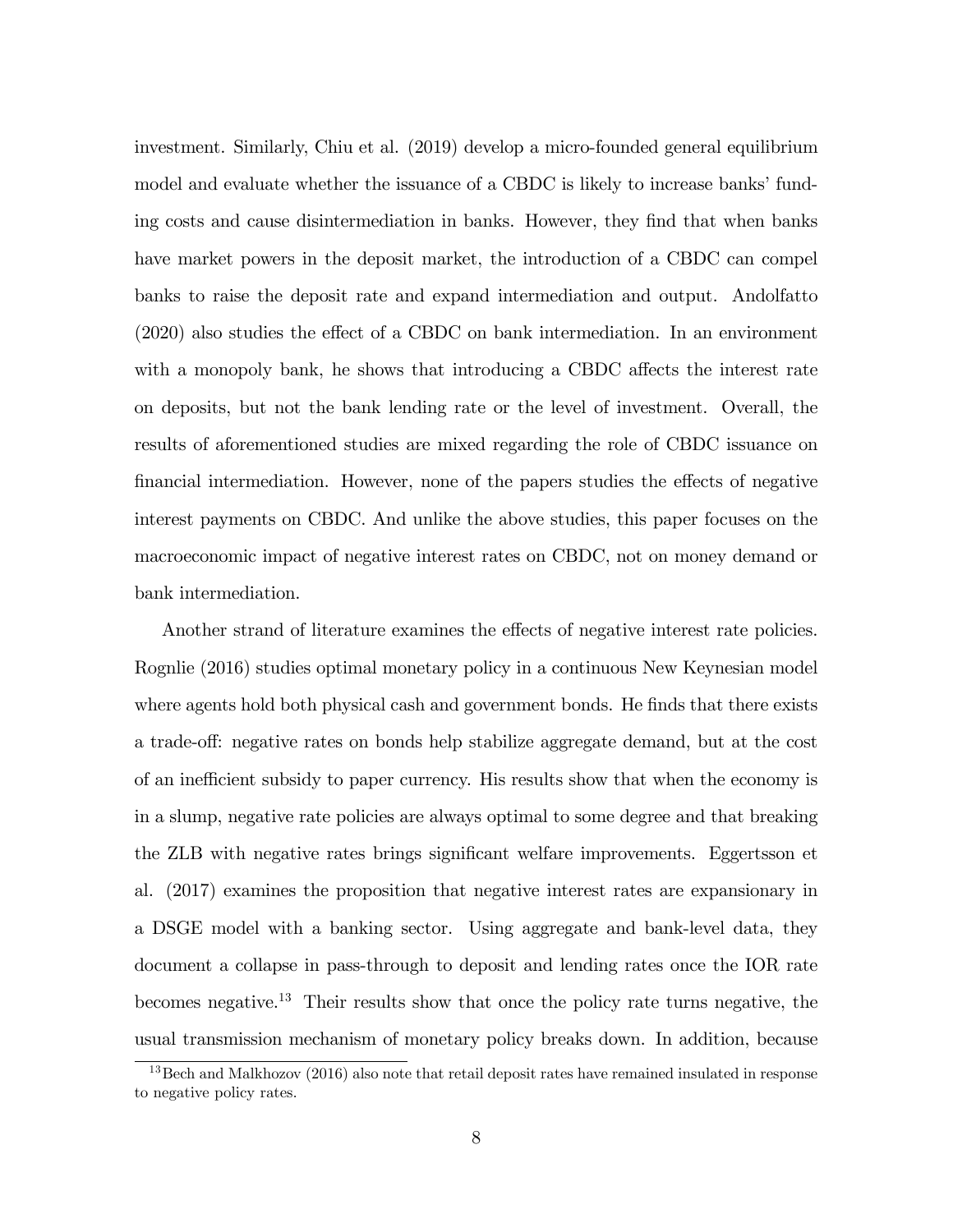a negative interest rate on reserves reduces bank profits, the total effect on aggregate output can be contractionary. Contrary to their results, Ulate (2019) investigates the same question but finds that negative rates can stimulate the economy by lowering the rates that commercial banks charge on loans, while they can also erode bank profitability by squeezing deposit spreads. Yet, there is no consensus on the effects of negative interest rate policies.<sup>14</sup> Different from these contributions, the focus of this paper is on the macroeconomic impact of negative rates, in a "reserves for all" economy where the role of a CBDC is carefully examined. Thus, this study forms a bridge between the two strands of literature. The novel contribution of this paper is to provide a formal investigation into the effects of negative interest payments on CBDC.

The rest of the paper is organized as follows. In Section 2, I lay out the physical structure of the benchmark economy–individual preferences, demographics, and technologies. I also derive the equilibrium of the baseline model. Section 3 evaluates the economic implications of negative interest rates on CBDC. In Section 4, I extend the model to include government debt, and discuss the impact of such a policy via a portfolio effect. Section 5 offers concluding remarks.

<sup>&</sup>lt;sup>14</sup>Note that there is also a growing empirical literature that studies the impact of negative rates on commercial banks. For example, Basten and Mariathasan  $(2018)$  analyze the effect of negative interest rates on banks, using detailed supervisory information from Switzerland. They find that more affected banks reduce costly reserves and bond financing while maintaining non-negative deposit rates. Banks' portfolio rebalancing implies relatively more lending, compared to an earlier rate cut within positive territory. Arseneau (2020) uses supervisory data to examine bank-level expectations regarding the impact of negative rates on profitability through net interest margins. He finds that the most significant channel of adverse exposure comes from the pass-through of negative rates to short-term liquid assets held on the balance sheet. On the liability side, banks that rely more heavily on short-term wholesale funding may benefit from a reduction in funding costs. Lopez et al. (2020) explore the impact of negative policy rates on banks using data on 5200 banks from 27 advanced European and Asian countries, 2010–2017. Their results show that banks offset interest income losses under negative rates with lower deposit expenses and gains in non-interest income. Banks also increase their lending activity and raise their share of deposit funding in response to a negative interest rate.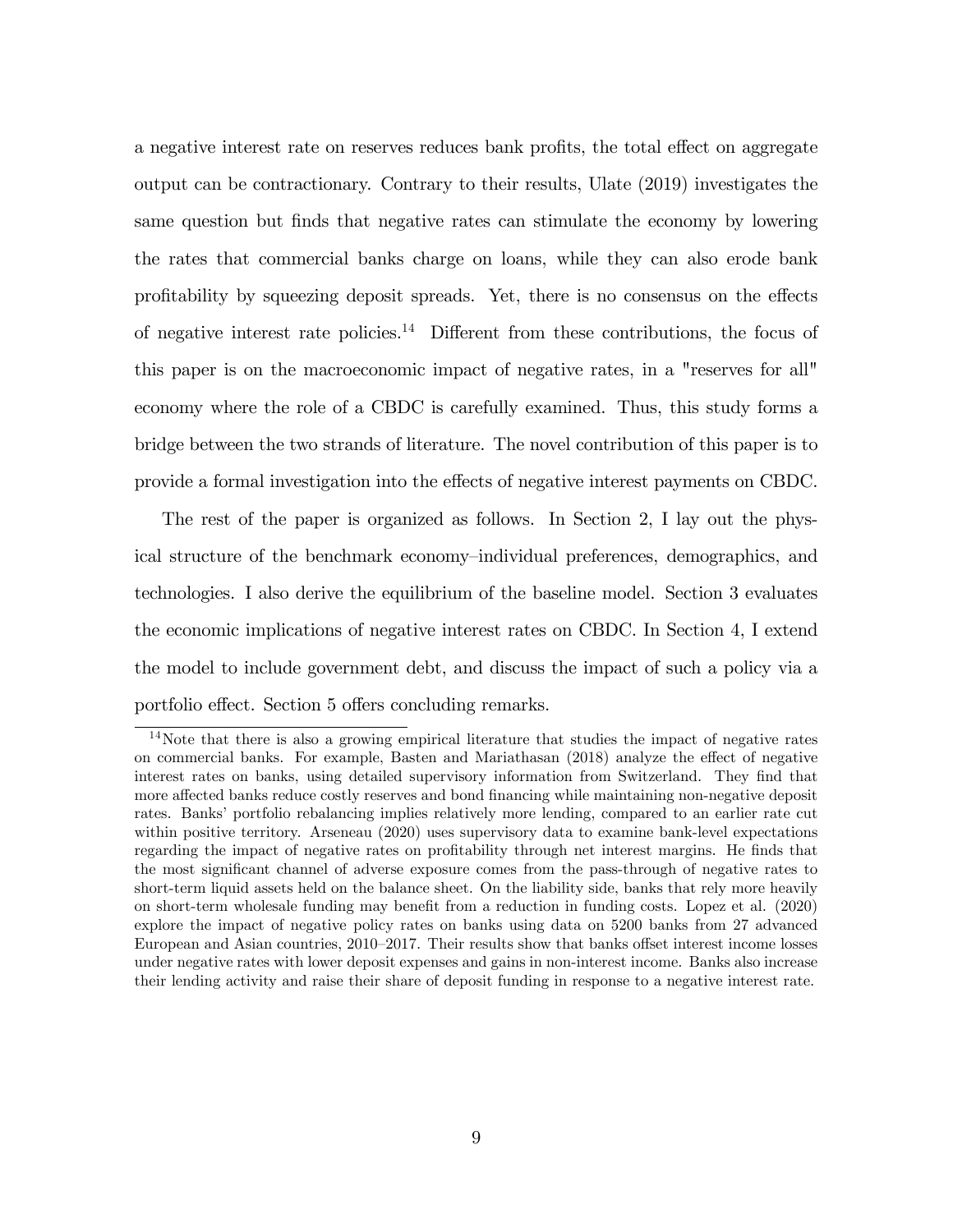## 2 The benchmark model

I base my analysis on a neoclassical general equilibrium model with fiat money  $\dot{a}$  la Wallace  $(1980)$  and Smith  $(1991).<sup>15</sup>$  The model economy is populated by two-periodlived overlapping generations (OLG). Time is indexed by  $t = 1, 2, ..., \infty$ . Within each period t, two generations coexist—those in the first period of their life (the "young") and those in the last period of their life (the "old"). There is a set of young agents born in each period  $t \geq 1$ , all of whom are identical. In the initial period,  $t = 1$ , there is also a set of initial old agents called the initial old, who live for one period. All generations have equal number of N agents.

There exist two assets in the economy–central bank digital currency (CBDC) and productive capital.<sup>16</sup> For ease of exposition, I assume, at  $t = 1$ , a constant *per capita* stock of CBDC of  $\bar{m} = 1$  is created by the government and passed to the initial old.<sup>17</sup> The initial old want as much of consumption good in period 1 as possible, and their welfare is monotonically increasing in consumption. Young agents have the twice continuously differentiable utility function:  $U(c_1) + V(c_2)$ , where  $c_j$  stands for age j consumption;  $j = 1, 2$ . It is further assumed that  $U' > 0, V' > 0$ , and  $U'' \leq 0, V'' < 0$ . To ensure an interior solution,  $U'(0)$  and  $V'(0)$  are assumed infinite. Each young

 $15$ Central bank digital currency (CBDC) is fiat money. Noted by Wallace (1980), there are two widely accepted defining characteristics of fiat money: *inconvertibility* and *intrinsic uselessness*. Inconvertibility means that the issuer does not promise to convert the money into anything else. Intrinsic uselessness means that fiat money is never wanted for its won sake; it is not legitimate to take fiat money to be an argument of anyone's utility function or of any production function. In addition, what differs CBDC from private cryptocurrencies, such as Bitcoin and Ethereum (both are inconvertible and intrinsically useless), is that CBDC is valid as legal tender and thus issued by monetary authorities.

 $16$ That is, there is only one type of monetary asset in the benchmark economy. Government bonds with a positive net return are later introduced in Section 4.

<sup>&</sup>lt;sup>17</sup>One can view that the initial old open digital accounts at the central bank and receive the "gift" of the initial stock of CBDC. This is de facto "helicopter money". However, whether agents hold funds electronically in CBDC accounts at the central bank or in specially designated accounts at supervised depository institutions (e.g., commercial banks) is irrelevant to my analysis. In reality, it is likely that a stock of CBDC is firstly injected to a small part of the population, e.g., government employees or project contractors, and then it gets circulated among the whole population.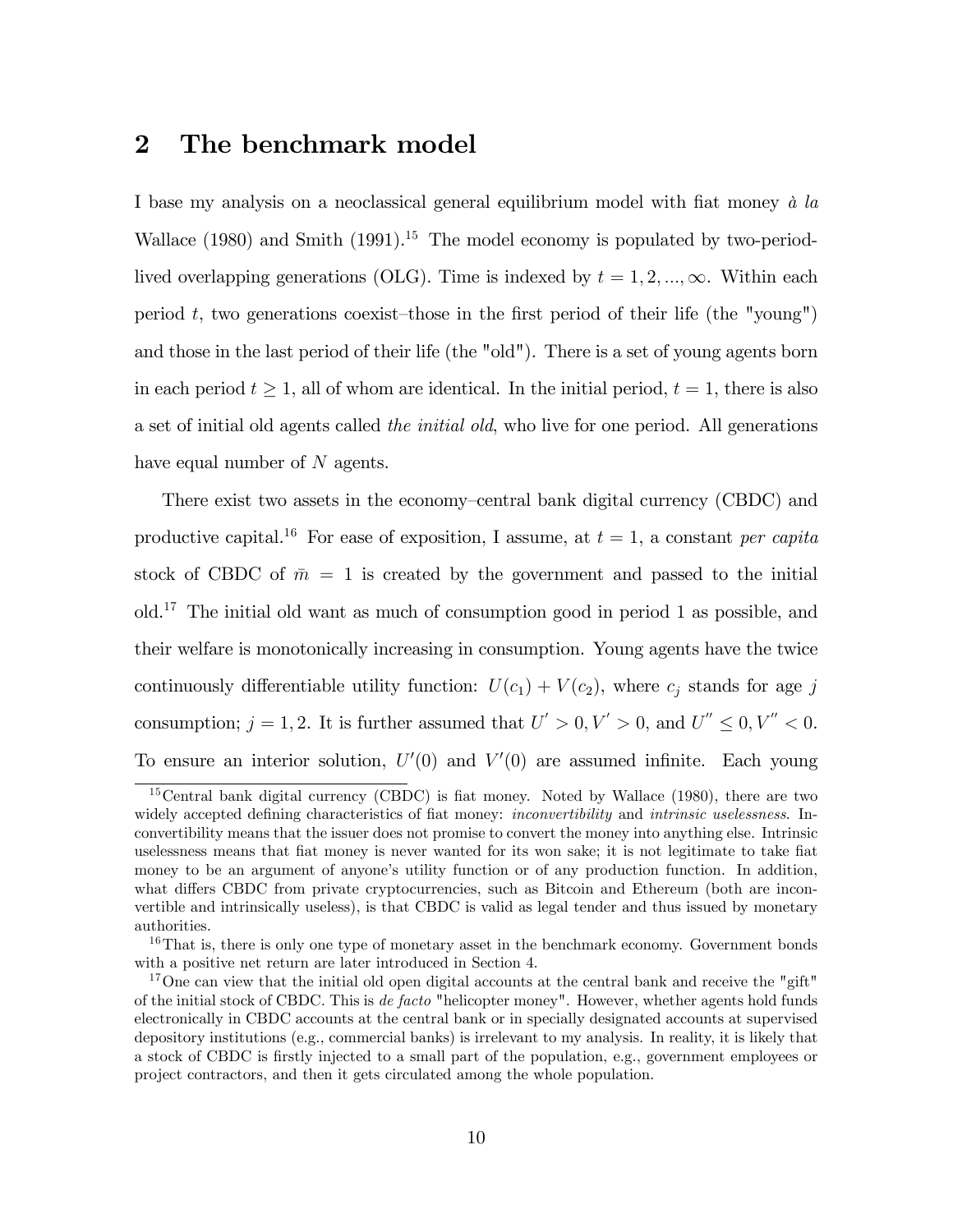agent has an endowment  $y > 0$  of consumption good when young, and agents have no endowment of the good when old.<sup>18</sup> A unit of the consumption good at t that is not consumed may be used to create a unit of capital. The problem facing agents is how to finance consumption when old.

Savings of each young agent take the form of CBDC and capital investment, which offer different rates of return. When invested, the consumption good returns  $x > 1$ units of the consumption good in period  $t + 1$  for each unit invested in period t. As previously mentioned, the initial old are endowed with  $\bar{m}$  units of CBDC.<sup>19</sup> The young can trade a unit of the consumption good for  $p_t$  units of CBDC, that is, CBDC serves as a unit of account. In period  $t + 1$ , in the absence of negative interest payments on CBDC, the old (the young of period t) trade each unit of CBDC for  $1/p_{t+1}$  units of the consumption good. Thus, the rate of return on CBDC held by the old is  $p_t/p_{t+1}$ . With negative interest rates on CBDC, however, I assume CBDC earns the real return  $(1 + \rho)$ , where  $\rho \in (-1, 0)$  is a new monetary policy tool and denotes the net negative interest rate for each unit of digital currency held in CBDC accounts.<sup>20</sup> Note that for generations born at  $t > 1$ , agents store part of their savings in CBDC when young, which is carried over when old. In period  $t + 1$ , the old (born in period t) exchange digital currency for consumption good from the young (born in period  $t + 1$ ). Thus, CBDC is also a store of value and serves as a medium of exchange, and it is made accessible to all generations.

By construction, CBDC is dominated in rate of return by storage capital, i.e.,  $(1 + \rho) < x$ . It is important to note that, technically, CBDC could lose its value in

<sup>18</sup>Alternatively, one can think of the young as being endowed with a unit of labor or time that can be transformed into y units of the consumption good.

<sup>&</sup>lt;sup>19</sup>Of course, the stock of CBDC can be assumed to grow (or fall), following some quantity rule, which is also a monetary policy instrument. Given the focus of analysis is on the economic impact of negative interest rates on CBDC, I do not allow the stock of Öat money to vary in the benchmark economy.

 $^{20}$ While the scheme just described has the government setting the real return on CBDC, it is easy to verify that having the government set the nominal returns has the same consequences.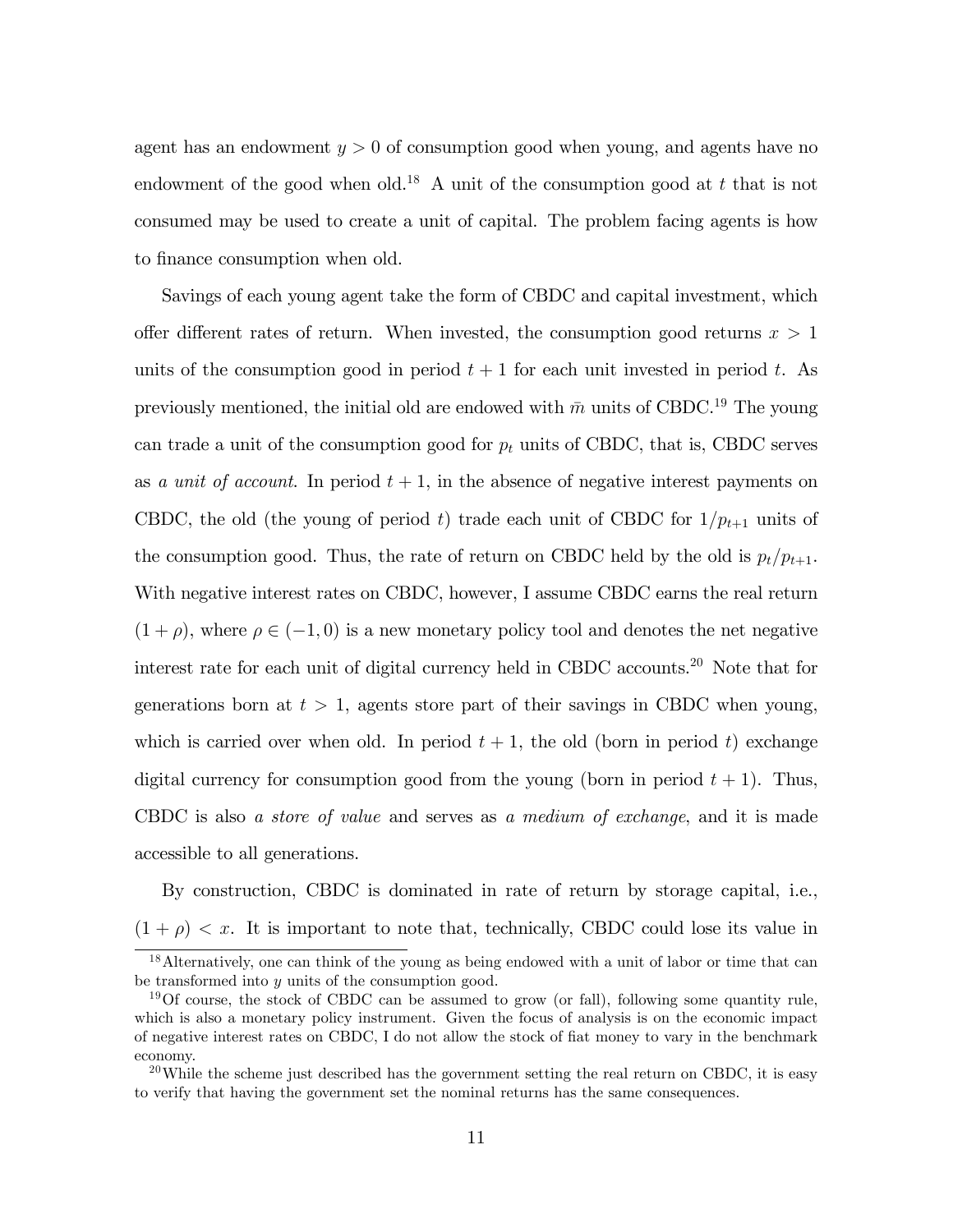this modelling environment. Suppose that all young agents are identical and have the same productive storage, but that they cannot store their own goods. Therefore each young agent at t deposits some resources to a "bank", which intermediates storage of the good. The bank issues paper IOUs to the depositors and promises them to pay  $x$ units of the consumption good in period  $t + 1$  for every unit of the good deposited in period t. These privately created paper IOUs serve as inside money, with a positive net return  $x - 1 > 0$ . If agents prefer inside private money to outside public money (i.e., CBDC), Öat money will lose its value, and prices would have to be expressed in some other unit of account.<sup>21</sup> In this case, if the government still wishes to maintain fiat money as a unit of account, it must force people to hold CBDC. There are many ways for the government to shore up the demand for fiat money. Most directly, it can simply require agents to hold a certain amount of CBDC.<sup>22</sup> In this "reserves for all" economy (see Niepelt, 2020), I assume all young agents face the legal requirement of holding CBDC, a *pro rata* share of their capital investment.<sup>23</sup>

Let  $k_t$  denote the quantity of the good invested by young agents at t, and let  $m_t$ denote their holdings of real CBDC balances. All young agents are required by law to hold a certain amount of CBDC,  $m_t \geq \gamma k_t$ , where  $\gamma \in [0, 1]$  can be interpreted as liquidity requirements or reserve requirements. Throughout the focus will be on equilibria in which this legal restriction is binding. In every period after the initial period, holding CBDC earns negative net interest for each unit held in required CBDC. Assume a lump-sum subsidy of  $\tau_t \geq 0$  units of the consumption good is distributed to each old agent at  $t > 1$ .

<sup>&</sup>lt;sup>21</sup>Notice that the old in period  $t$  cannot credibly issue inside money as they die at the end of period  $t+1$ .

 $^{22}$ It is in the same spirit of the legal requirement discussed by Champ and Freeman (1990) and Smith (1991).

<sup>&</sup>lt;sup>23</sup>Note that in reality the government does impose regulations (e.g., reserve requirements and liquidity requirements) that explicitly require agents (mostly commercial banks) who have access to government digital currency (i.e., central bank reserves), to hold flat money.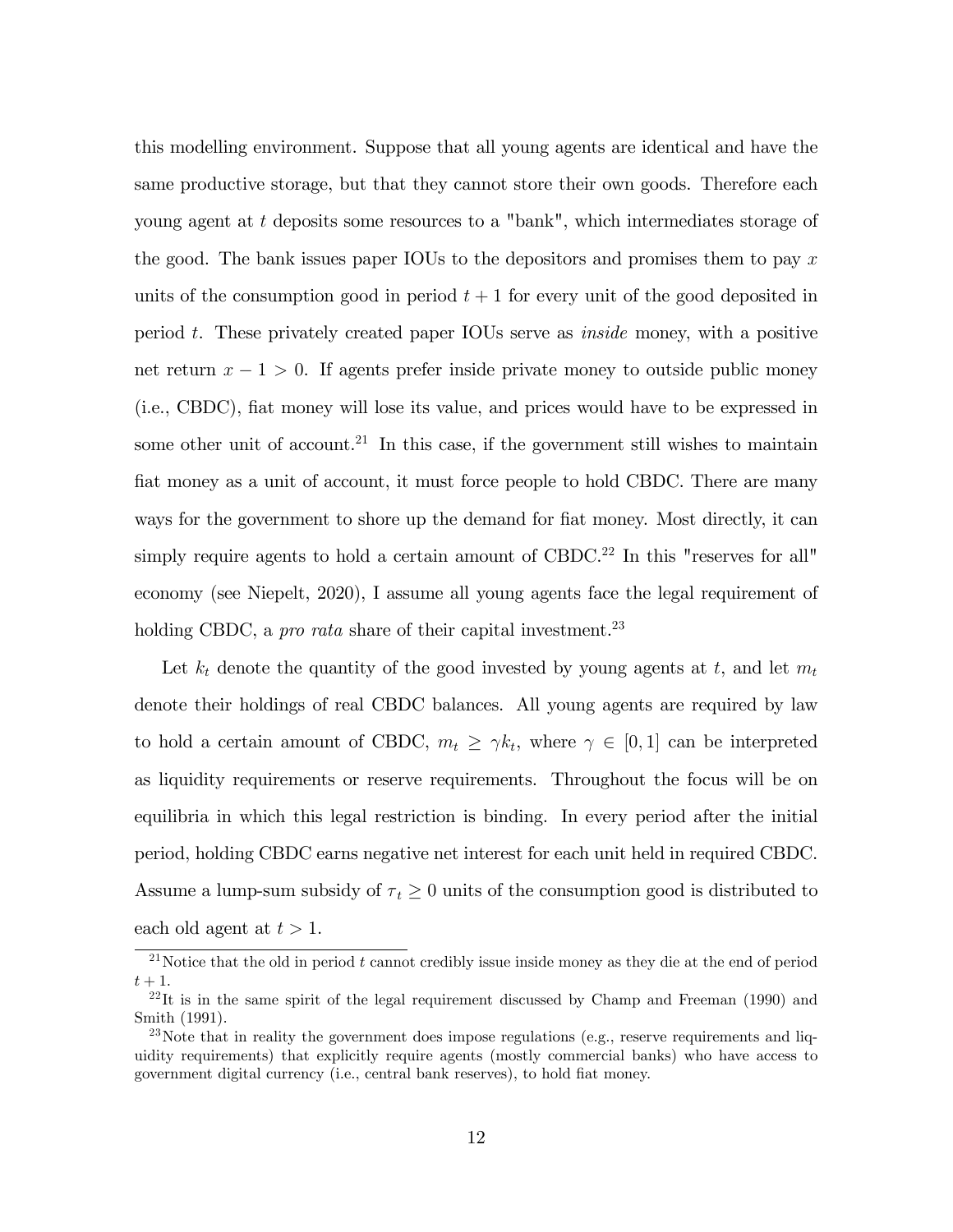## 2.1 Behavior of young agents

Taking government subsidies  $\{\tau_t\}$  as given, young agents at each date t choose  $m_t$  and  $k_t(k_t \geq 0)$  to maximize  $U(c_1) + V(c_2)$  subject to:

$$
c_1 + k_t + m_t = y,\t\t(1)
$$

$$
c_2 = xk_t + (1+\rho)m_t + \tau_{t+1},\tag{2}
$$

$$
m_t \ge \gamma k_t. \tag{3}
$$

Note that since the focus is on equilibria where equation (3) is binding, this problem can be transformed as follows.<sup>24</sup> Let  $Q_t$  denote total savings of a young agent at t, so that  $Q_t = (1 + \gamma)k_t$ , let  $\phi = (1 + \gamma)^{-1}$ , and let  $R \equiv \phi x + (1 - \phi)(1 + \rho)$ . Then  $\phi$  is the weight placed on capital in each young agent's portfolio, and  $R$  is the appropriately weighted return on this portfolio faced by a young agent at  $t$ . Each young agent then chooses his personal savings  $Q_t \in [0, y]$  to maximize  $U(y - Q_t) + V(RQ_t + \tau_{t+1})$ . The first-order condition for this "consumption-saving" problem is:

$$
U'(y - Q_t) = RV'(RQ_t + \tau_{t+1}).
$$
\n(4)

The above equation also implicitly implies a savings function  $Q_t = f(R)$ , to be discussed in detail below. In addition, note that in the absence of negative interest payments, these digital money earns the (gross) real return  $p_t/p_{t+1}$ . Hence per capita

<sup>&</sup>lt;sup>24</sup>Given that  $(1 + \rho) < x$ , as previously assumed, equation (3) is in fact binding, that is, agents will not hold extra CBDC in their accounts since the return on fiat money is lower than that on productive capital.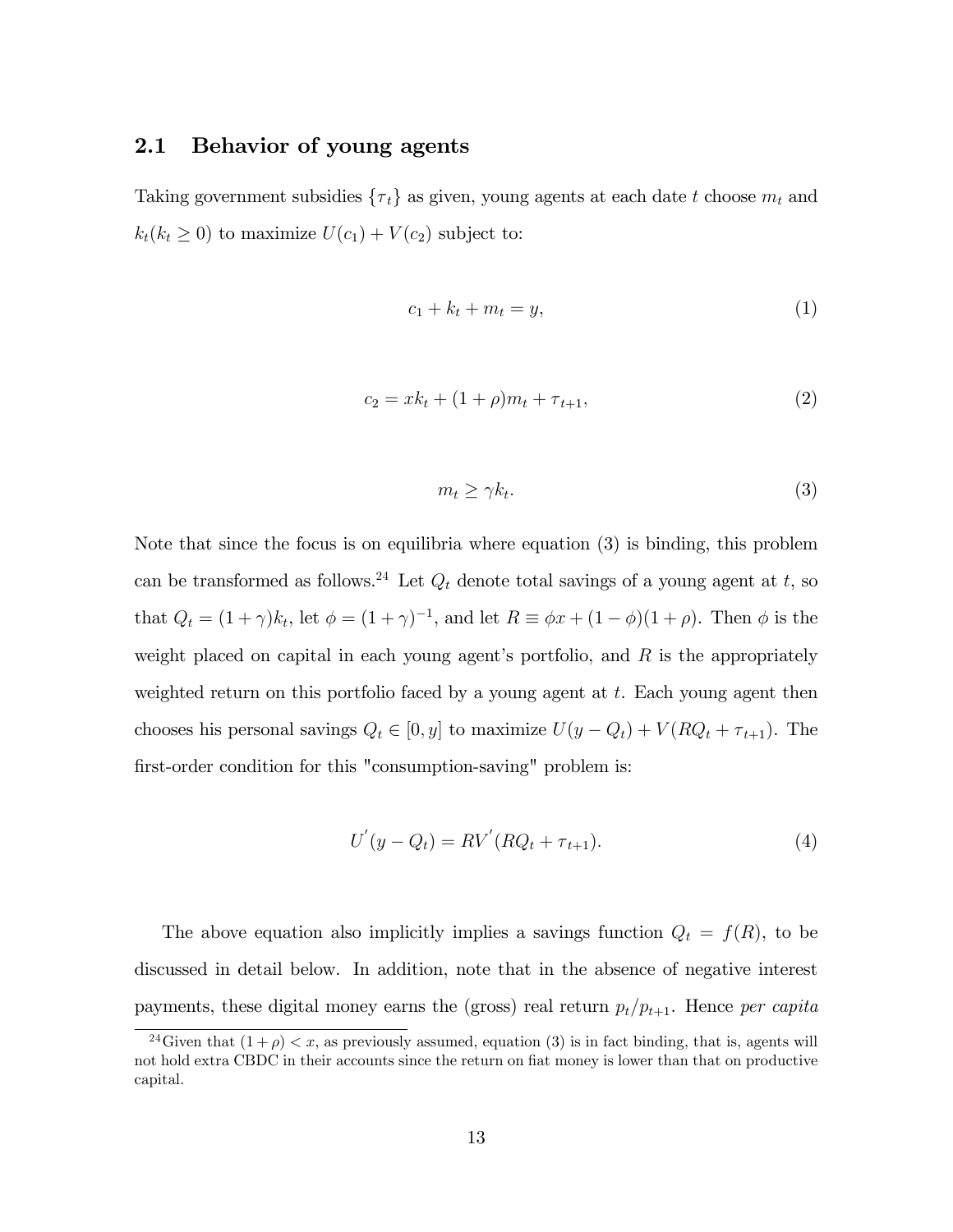government interest revenues at  $t + 1$  are  $(1 - \phi)[(p_t/p_{t+1}) - (1 + \rho)]Q_t$ . Following the assumption that interest revenues are appropriated for subsidies  $\tau_{t+1}$  to the old, government budget balance requires that:

$$
\tau_{t+1} = (1 - \phi)[(p_t/p_{t+1}) - (1 + \rho)]Q_t.
$$
\n(5)

## 2.2 Equilibrium

In what follows, I restrict attention to deterministic stationary allocations. A stationary equilibrium is a vector  $(Q, m, p)$  that depends on a policy vector  $(\rho, \tau)$ , satisfying equations (4), (5),  $m_t = \gamma k_t = [\gamma/(1+\gamma)]Q_t$ , and the money market clearing condition:

$$
\bar{m} = m_t p_t = 1,\t\t(6)
$$

for all  $t \geq 1$ <sup>25</sup> Note that equation (6) determines the price level in the economy. That is, the price level can still be well-defined in this *cashless* economy. The money market clearing condition also helps us to understand the transitory changes in the price level. For instance, it directly follows from equation (6) that in response to a fall in the demand for CBDC (i.e., a lower  $m_t$ ), the price level has to increase to clear the money market, which in turn induces inflationary pressures.

Substitution of (5) into (4) gives the equilibrium law of motion for  $Q_t$ :

$$
U'(y - Q_t) = RV'[\phi x Q_t + (1 - \phi)Q_{t+1}],
$$
\n(7)

where  $Q_{t+1}/Q_t = m_{t+1}/m_t = p_t/p_{t+1}$  has been used in equation (7). It is important to note that in equilibrium, the *wealth effect* of the decreased rate of return on private savings is exactly offset by the increased subsidies,

<sup>&</sup>lt;sup>25</sup>Note that  $\rho \in (-1,0)$  is exogenously set by the government.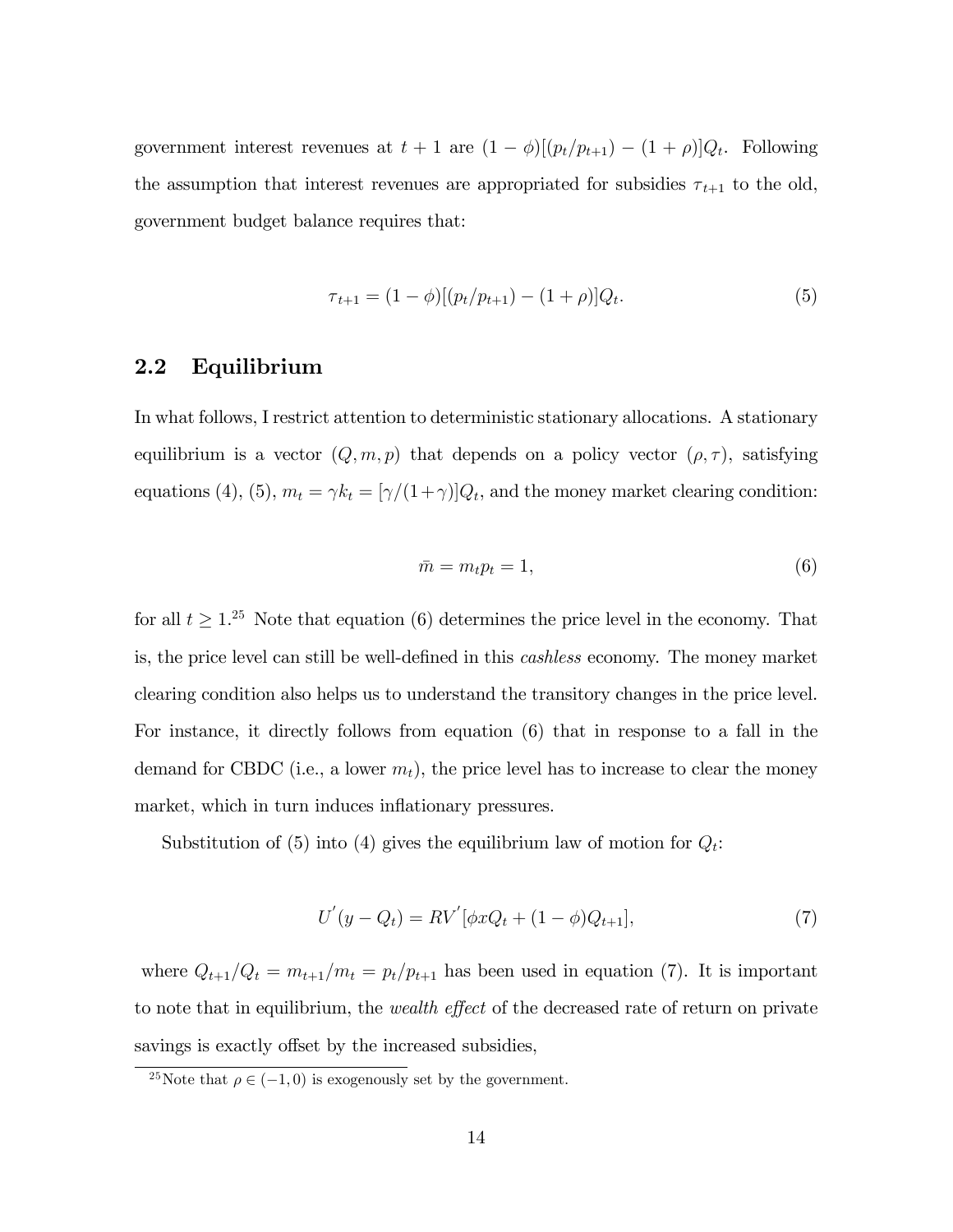$$
c_2 = \phi x Q + (1 - \phi)(1 + \rho)Q - \rho(1 - \phi)Q = [\phi x + (1 - \phi)]Q,
$$
\n(8)

leaving only a *substitution effect*.

Note that the locus defined by equation  $(7)$  has a slope:

$$
\frac{dQ_{t+1}}{dQ_t} = \frac{-U'' - R\phi x V''}{R(1 - \phi)V''} < 0. \tag{9}
$$

And there exists a unique (non-zero) monetary steady state value for  $Q_t$ , denoted by  $Q^*$ , satisfying:

$$
U'(y - Q^*) = RV'[(\phi x + 1 - \phi)Q^*].
$$
\n(10)

Next, I turn to check the stability of steady state equilibrium. From equation (9), this steady state equilibrium is asymptotically stable iff:

$$
\frac{dQ_{t+1}}{dQ_t}|_{Q_t=Q^*} = \frac{-U''(y-Q^*) - R\phi x V''[(\phi x+1-\phi)Q^*]}{R(1-\phi)V''[(\phi x+1-\phi)Q^*]} > -1.
$$
\n(11)

It is easy to verify that under the assumption that equation (11) holds, i.e.,  $-1$  <  $dQ_{t+1}$  $\frac{Q_{t+1}}{dQ_t}$   $|_{Q_t=Q^*}<$  0, there exists one possible equilibrium time path for  $\{Q_t\}$ , and the equilibrium is asymptotically stable.<sup>26</sup> Note that if the above condition is not satisfied, i.e.,  $\frac{dQ_{t+1}}{dQ_t}$   $|_{Q_t=Q^*} \leq -1$ , the steady state equilibrium  $Q^*$  is unstable. In addition, while a unique steady state  $Q^*$  can exist, there can also exist a continuum of (non-zero) monetary equilibria that oscillate as they approach  $Q^*$ . Given that  $Q_{t+1}/Q_t = p_t/p_{t+1}$ , this implies paying negative interest on CBDC allows for oscillations in the price level. Thus, negative interest payments on digital money could open an economy to the

<sup>&</sup>lt;sup>26</sup>One may refer to Smith (1991) for a similar discussion on the stability properties of the equilibrium.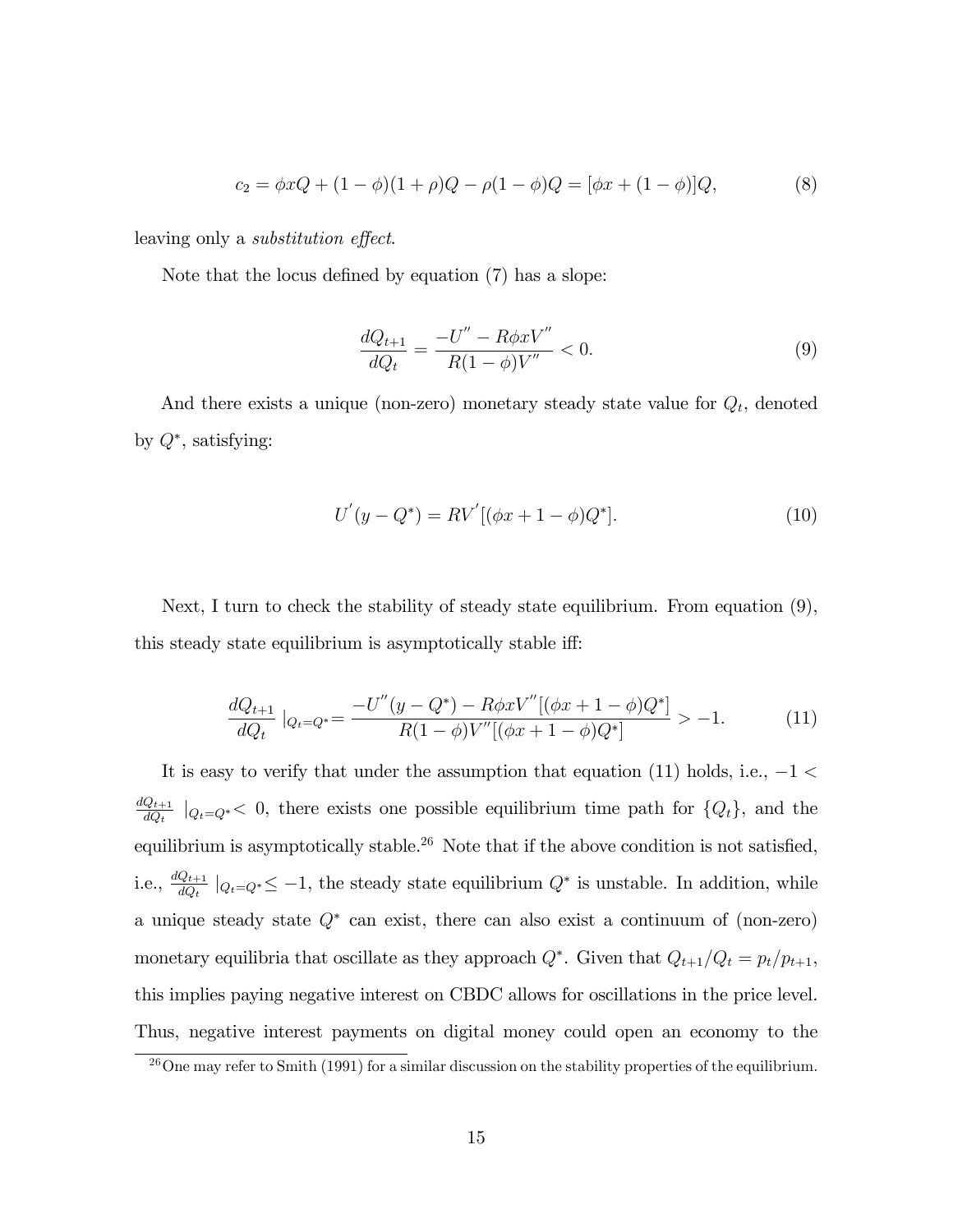possibility of "excessive áuctuations" in the price level. However, the focus of discussion will be on deterministic stationary equilibria that arise when negative interest is paid on CBDC.

## 3 Economic impact of negative rates on CBDC

The focus of my analysis is to evaluate the macroeconomic impact of negative interest payments on CBDC. Let variables with a  $(^{\circ})$  denote the steady state equilibrium in the absence of negative interest on CBDC. Recall that equilibrium values of variables with negative net interest payments on CBDC are marked by a  $(*)$ . As shown below, the key mechanism is agent's consumption/saving decision, I shall start with young agents' saving behavior. A savings function is  $Q_t = f(R)$ , from equation (10),

$$
f'(R) = \frac{V'(c_2)}{-U''(c_1) - R[\phi x + (1 - \phi)]V''(c_2)} > 0, \forall R
$$
\n(12)

which leads to the following lemma.

Lemma 1. Equilibrium savings is an increasing function of the real gross return R. Given that  $R \equiv \phi x + (1 - \phi)(1 + \rho)$ , this implies savings is also an increasing function of interest paid on CBDC (i.e.,  $\rho$ ).

*Proof.* See above discussions.

Also, It is immediately clear that with negative interest payments on central bank digital currency, i.e.,  $\rho < 0,$  agents reduce their savings.<sup>27</sup>

**Proposition 1**. If  $\phi < 1$  (or equivalently  $\gamma > 0$ , so there is a legal requirement for holding CBDC),  $R^* < \hat{R}$  and  $Q^* < \hat{Q}$ .

*Proof.* The proof of  $R^* < \hat{R}$  can be obtained from Lemma 1. I now turn to prove  $Q^* < \hat{Q}$ . When CBDC earns no interest, it is easy to show that there exists a unique

<sup>&</sup>lt;sup>27</sup>As shown before, I have also assumed that  $\rho > -1$ , so that CBDC yields a positive real return.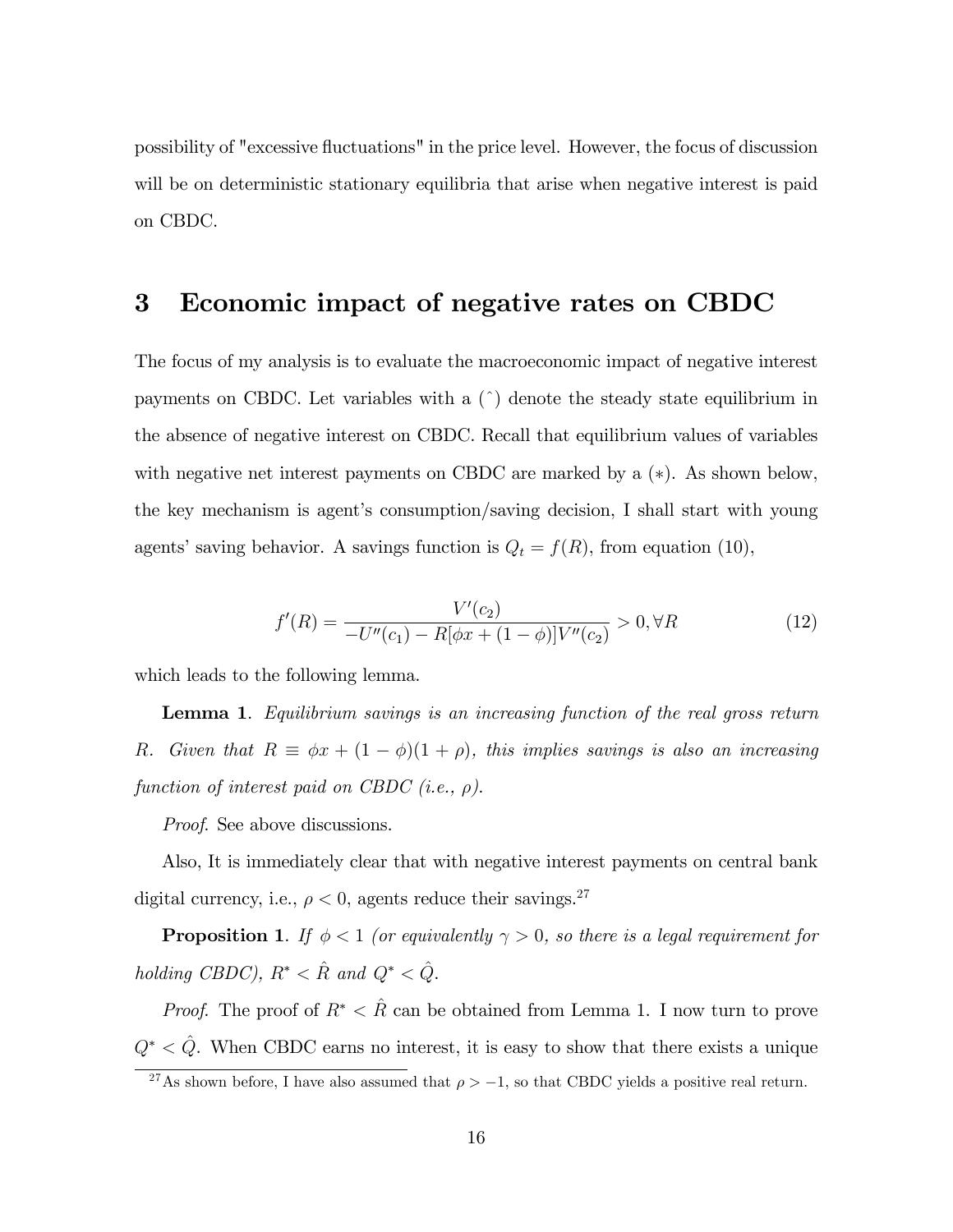steady state value for  $Q_t$ , satisfying:

$$
U'(y - \hat{Q}) = (\phi x + 1 - \phi)V'[(\phi x + 1 - \phi)\hat{Q}].
$$
\n(13)

Suppose to the contrary that  $Q^* \geq \hat{Q}$ . Then from (13) and (10),  $U'(y - \hat{Q}) = (\phi x + 1 - \hat{Q})$  $\phi$ )V' $[(\phi x + 1 - \phi)\hat{Q}] > [\phi x + (1 - \phi)(1 + \rho)]V'[(\phi x + 1 - \phi)Q^*] = RV'[(\phi x + 1 - \phi)Q^*] =$  $U'(y - Q^*)$ . But given the assumption that  $U' > 0, U'' \leq 0$ , this would imply  $Q^* < \hat{Q}$ , leading to a contradiction. Q.E.D.

One frequently-made argument for launching a negative interest rate on CBDC is to overcome the effective zero lower bound (ZLB) and thus further stimulate aggregate consumption in response to severe adverse shocks (see, for example, Bordo and Levin, 2017). As such, policymakers would be able to provide an appropriate degree of monetary accommodation without relying on unconventional central bank policies, such as quantitative easing (QE) and forward guidance. This result is also obtained in our benchmark economy in which a simple *substitution effect* prevails.

Proposition 2. If  $\phi < 1$ ,  $c_1^* > \hat{c}_1$ .

*Proof.* Recall that  $c_1^* + Q^* = y = \hat{c}_1 + \hat{Q}$ . Following the result of Proposition 1, the proof is then immediate.

The intuition behind this proposition is fairly straightforward. In this perfect foresight economy, as young agents face a lower perceived rate of return on their savings when the government pays negative interest on CBDC, their consumption/saving decision induces them substitute savings for consumption, leading to a decrease in personal savings and an increase in current consumption. Note that the wealth effect of the decreased real rate of return on CBDC does not prevail, as it is completely offset by the increased government subsidies, as discussed in equation (8).

Following Freeman and Huffman (1991), total real output (or  $GDP$ ) at t equals the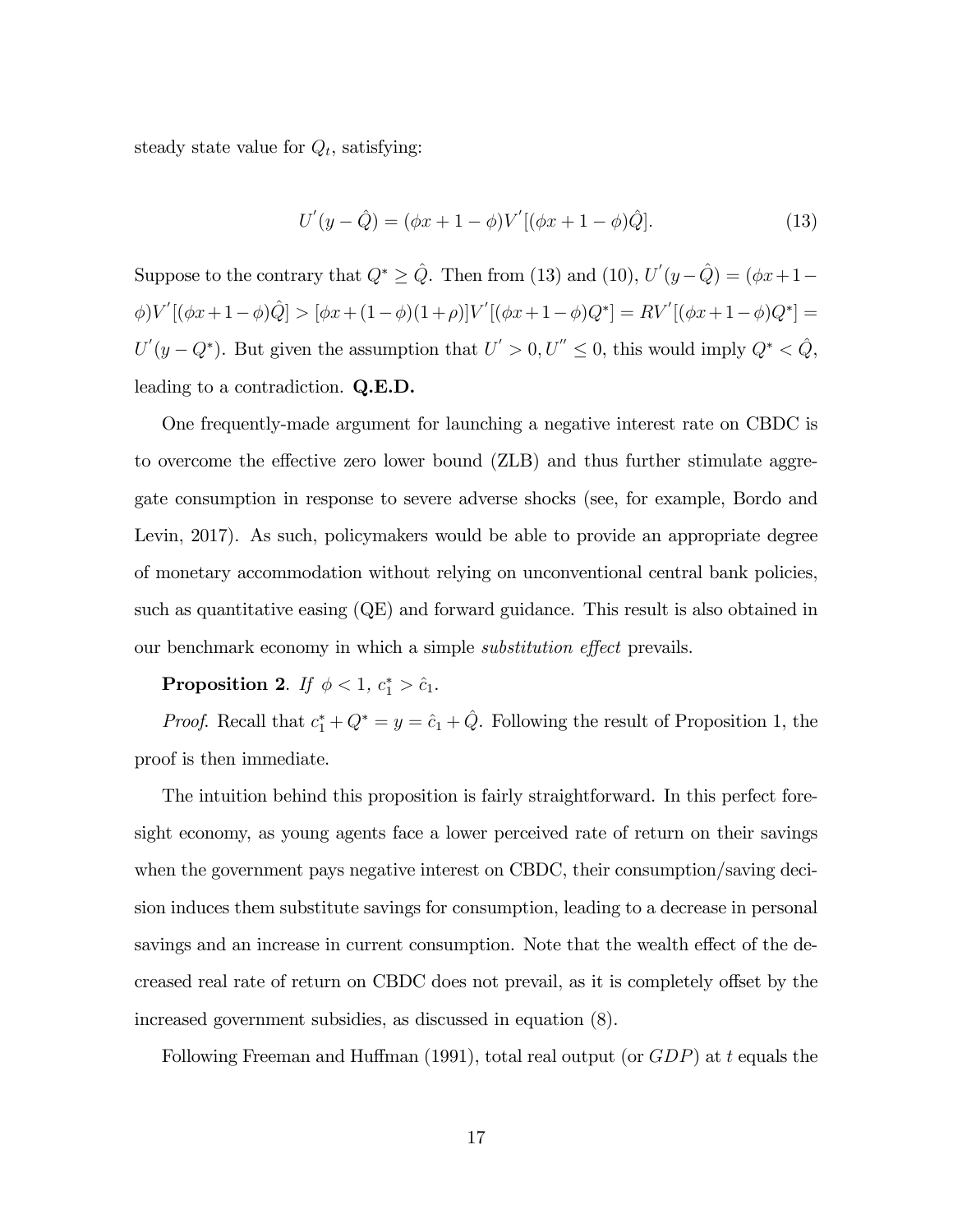total endowment  $(N_t y)$  plus output generated by capital investment that was created in the previous period. Because in period  $t-1$  each individual created  $k_{t-1}$  units of capital and there were  $N_{t-1}$  of those individuals, real  $GDP$  in period t equals:

$$
GDP_t = Ny + Nxk_{t-1}.\tag{14}
$$

**Proposition 3.** The payment of negative interest on CBDC causes a drop in real output in the steady state, i.e.,  $GDP^* \leq \widehat{GDP}$ .

*Proof.* Note that  $Q^* = (1 + \lambda)k^*$  and  $\hat{Q} = (1 + \lambda)\hat{k}$ ,  $k^* = \phi Q^*$  and  $\hat{k} = \phi \hat{Q}$ . Following the result of Proposition 1  $Q^* < \hat{Q}$ , one gets  $k^* < \hat{k}$ . From (14), as  $N, y, x$ are all exogenously given, real output in the steady state depends solely on the level of capital stock. Since capital investment falls in the regime of negative rates on CBDC, real output falls as well, i.e.,  $GDP^* < \widehat{GDP}$ . Q.E.D.

By and large, the effects of negative interest payments on the real side of the economy can be summarized as follows. Paying negative interest on central bank digital money induces agents to consume more and save less via a substitution effect, which on one hand boost current consumption, but on the other hand puts a drag on real output due to reduced capital investment. Note that in this environment, monetary policy has real effects on the macroeconomy. And this happens without any nominal rigidities as commonly assumed in the New Keynesian literature. Another important task of my analysis is to evaluate the impact of this new monetary policy instrument on the price level, which I turn to discuss.

**Proposition 4.** Negative interest payments on CBDC cause an increase in the price level, i.e.,  $p^* > \hat{p}$ .

*Proof.* In this model, real money balances are given by  $m^* = (1 - \phi)Q^*$  and  $\hat{m} = (1 - \phi)\hat{Q}$ . Since  $Q^* < \hat{Q}$ , following the result of Proposition 1, one immediately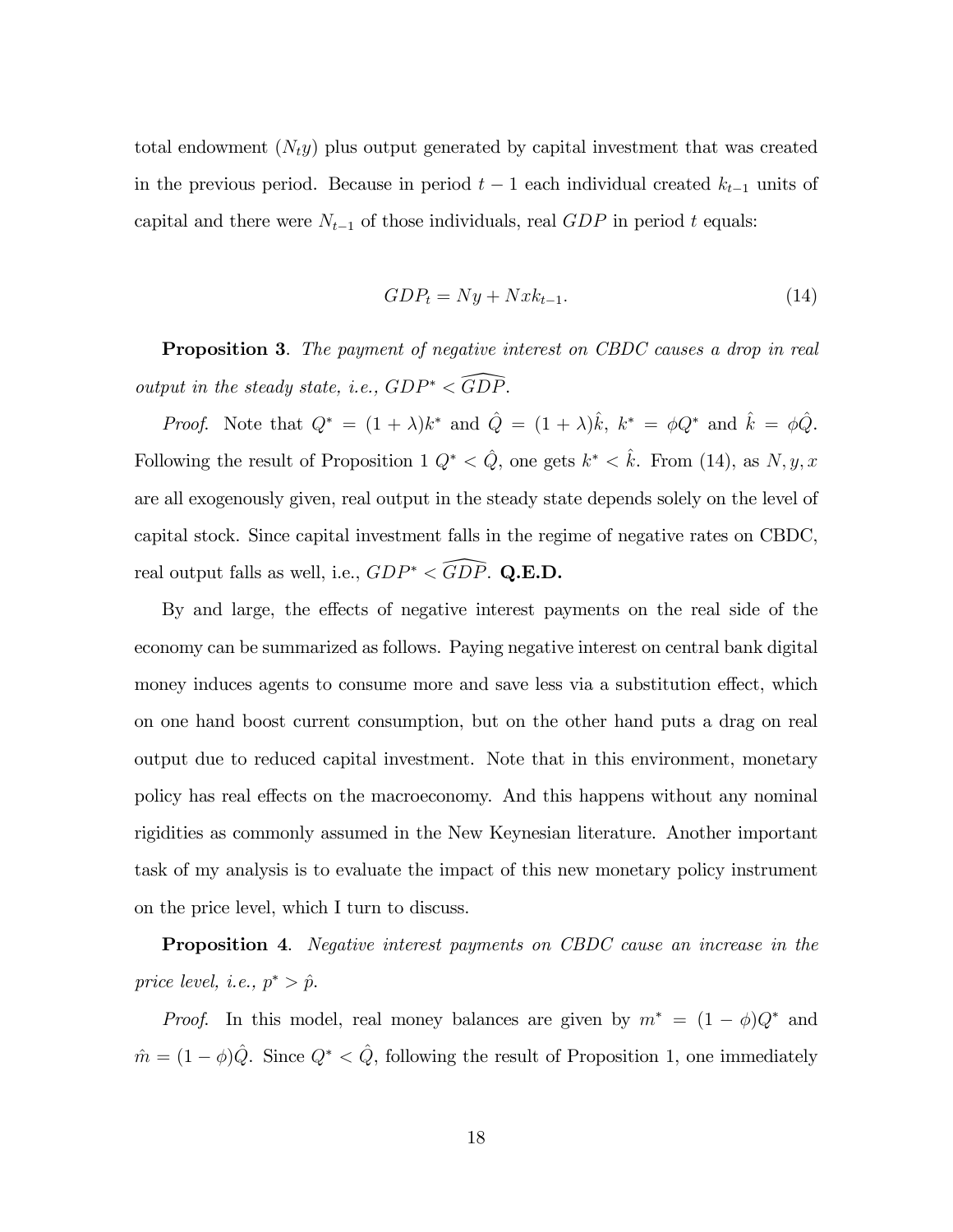gets  $m^* < \hat{m}$ . In addition, the money market clearing condition requires that:  $m^*p^* =$  $m = \hat{m}\hat{p}$ . This in turn implies  $p^* > \hat{p}$ , which completes the proof. Q.E.D.

The above result may seem unsurprising since one would expect that lowing interest rates (i.e., monetary policy loosening) induces inflationary pressures, even though the interest rate paid on flat money goes into negative territory. Indeed, this is the result that one would typically obtain from the canonical New Keynesian model with sticky prices or wages (see, for example, Clarida et al., 1999). However, the underlying mechanism is quite different in this model. In this economy the stock of CBDC is fixed, paying negative interest on government money lowers agent's desired savings.<sup>28</sup> In response, real money balances, as a *pro rata* share of total savings, also fall, and there is a decline in the real demand for government money. As a result, the price level has to increase to clear the money market. It is also interesting to note that the results of Proposition 3 and Proposition 4 indicate there is a price-output anomaly in this benchmark economy. That is, exogenous variation in the real return on CBDC can generate a business cycle with a countercyclical price-level.

Next, I explore the welfare implications of negative interest payments on CBDC and restrict attention to the steady state utility. Clearly, the initial old are made worse o§ by this policy, due to a decline in real money balances. All generations except the initial old are also worse of twhen the government pays negative interest rates on CBDC.

**Proposition 5.** Paying negative interest on CBDC makes the initial old generation worse off, and it also reduces the welfare of all other generations. $^{29}$ 

*Proof.* That the initial old are made worse off follows from the proof of Proposition

 $^{28}$ Note that the assumption that the stock of CBDC is fixed is innocuous, and it is relaxed in the next section. One could alternatively assume the stock of money follows some quantity rule, which would not change the main results here.

 $^{29}$ I have assumed here that the government acts as a "benevolent planner" with the objective of maximizing agent's utility in the steady state. With other objectives for the government, however, the results could change.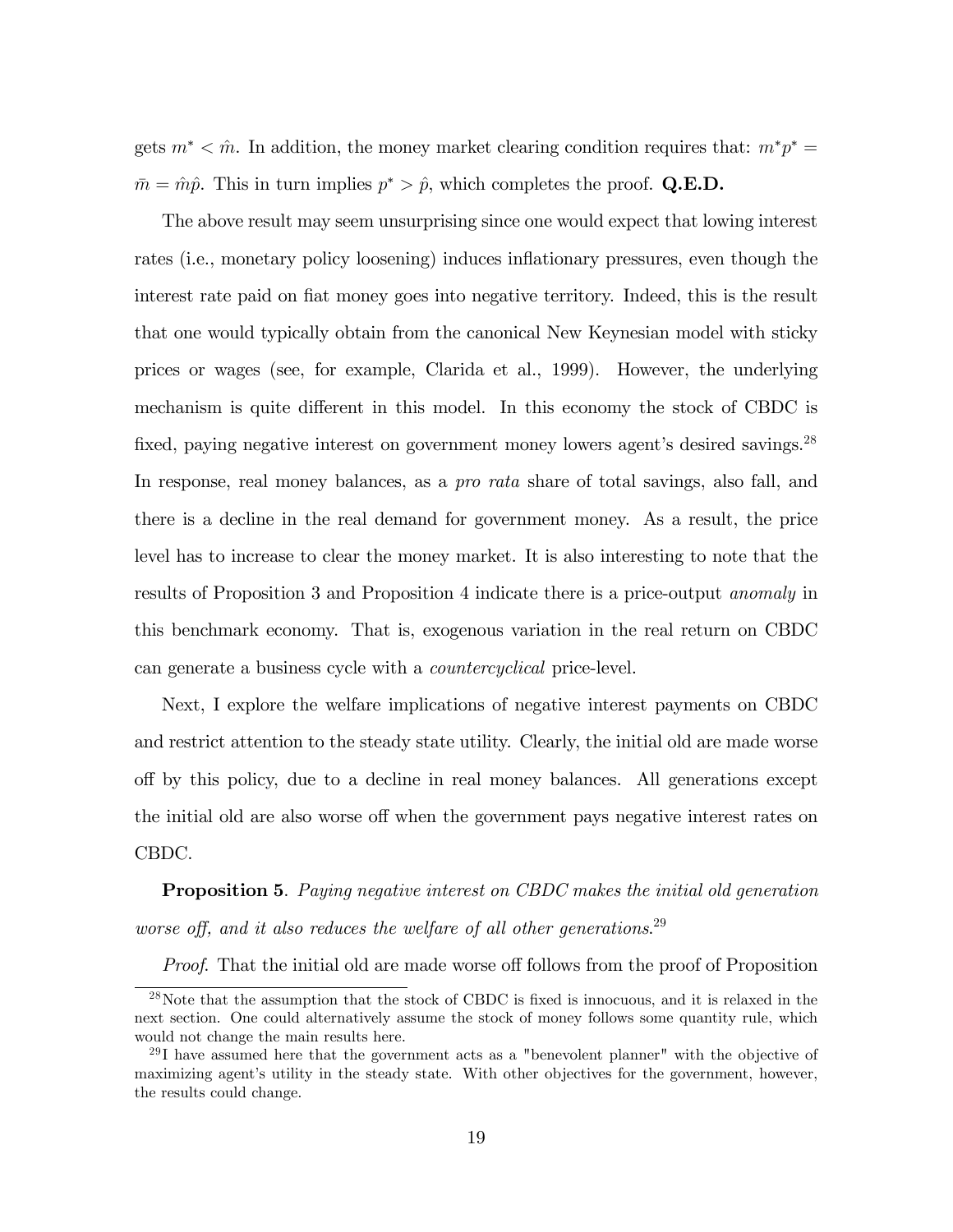4,  $m^*$  <  $\hat{m}$ . That is, the payment of negative interest on CBDC reduces savings, and hence real money balances. Endowed with a fix stock of digital currency, the real purchasing power of CBDC falls, which reduces the welfare of the initial old. That all other generations are also made worse is proved as follows. Note that their utility if CBDC earns no interest is  $\hat{W} = U(y - \hat{Q}) + V [(\phi x + 1 - \phi)\hat{Q}]$ , which I have used  $\hat{R} \equiv \phi x + (1 - \phi)$  and  $\hat{\tau} = 0$ . Finding  $\hat{Q}$  would need to satisfy (13). From equation (8), it is also clear that their utility when CBDC earns negative interest is  $W^* = U(y - Q^*) + V[(\phi x + 1 - \phi)Q^*]$ . However, from equation (13), by definition  $\hat{W} = U(y - \hat{Q}) + V [(\phi x + 1 - \phi)\hat{Q}] \ge W = U(y - Q) + V [(\phi x + 1 - \phi)Q], \forall Q \in [0, y].$ Moreover, the inequality is strict if  $Q \neq \hat{Q}$ , since V is a strictly concave function.

Alternatively, steady-state utility may be written as a function of  $\rho$ , and  $W(\rho)$  =  $U(y - Q(\rho)) + V[(\phi x + 1 - \phi)Q(\rho)].$  One gets:

$$
W'(\rho) = (\partial Q/\partial \rho)[-U' + (\phi x + 1 - \phi)V'].
$$
\n(15)

Substituting the first-order condition (4) into (15) yields:

$$
W'(\rho) = (\partial Q/\partial \rho)[-\rho(1-\phi)V'],\tag{16}
$$

which reveals that steady-state utility reaches a maximum at  $\rho = 0$ . Q.E.D.

The economic intuition behind Proposition 5 is straightforward. Each young agent faces a lower expected return on money holdings when the government pays negative interest on CBDC. Albeit they receive government subsidies when old, a substitution effect induces them to save less. Thus savings fall, so do real money balances, which in turn results in the initial old realizing a capital loss on their CBDC. They therefore are worse off from this scheme. All young generations are also injured by the policy, from a welfare perspective. Since the legal requirement on holding CBDC is binding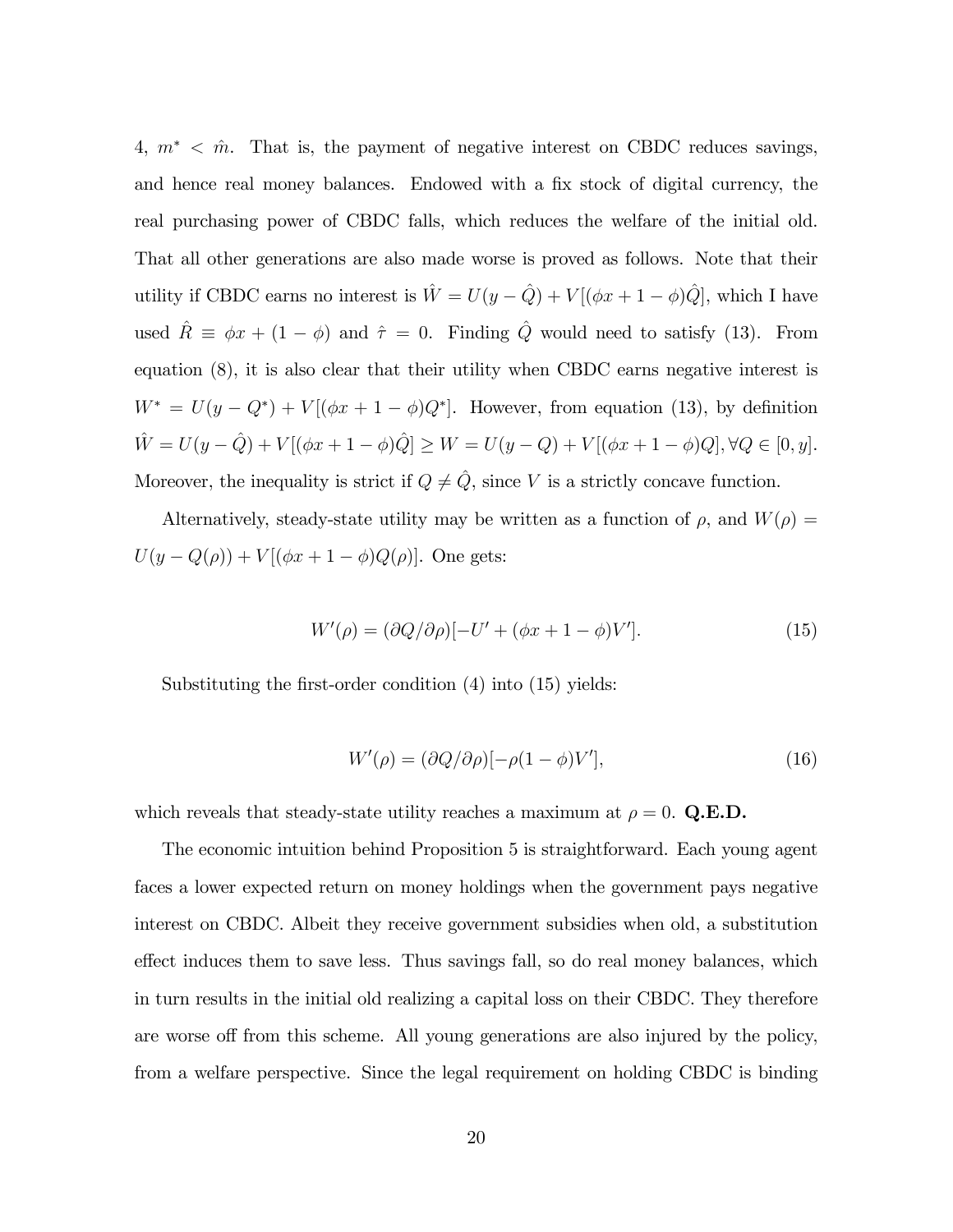at all times, in the aggregate, the social return to savings for young generation is  $\tilde{R} = \phi x + (1 - \phi)$ . However, each member of any young generation perceives the private return on CBDC to be  $R = \phi x + (1 - \phi)(1 + \rho) < \hat{R}$ . From the perspective of any young generation, paying negative interest on CBDC makes the return on savings artificially low, resulting in a low level of capital investment and output, which has detrimental effects on the economy. The payment of negative interest on CBDC simply acts as a distortionary tax to savings, leading the public to demand inefficiently little public money. Note that this result is also reminiscent of the "Friedman rule" (see Friedman, 1969), which suggests to set the nominal interest rate at zero–with neither a tax nor a subsidy on government money. The above analysis implies that paying negative interest rates on CBDC does not seem to have clear welfare justifications.

# 4 A model with government debt

To sharpen our understanding of the mechanics of negative interest payments on CBDC, one crucial assumption made in the benchmark model is that there exists only one type of government money, i.e., central bank digital currency. The key of the analysis was a substitution effect of consumption/saving induced by a negative interest rate on government money. It is important to note that in the benchmark economy, both capital investment and CBDC are proportional to total savings, and there are no portfolio allocations among asset classes albeit agents hold two types of assets. That is, for a given level of savings, agents would always hold the minimum amount of CBDC required by the liquidity requirement and allocate the rest to capital investment, due to the fact that the real return on CBDC is dominated by that on capital.

In this section, this assumption is relaxed and I introduce government debt into the model. The motivations are twofold. First, in reality, there do exist other types of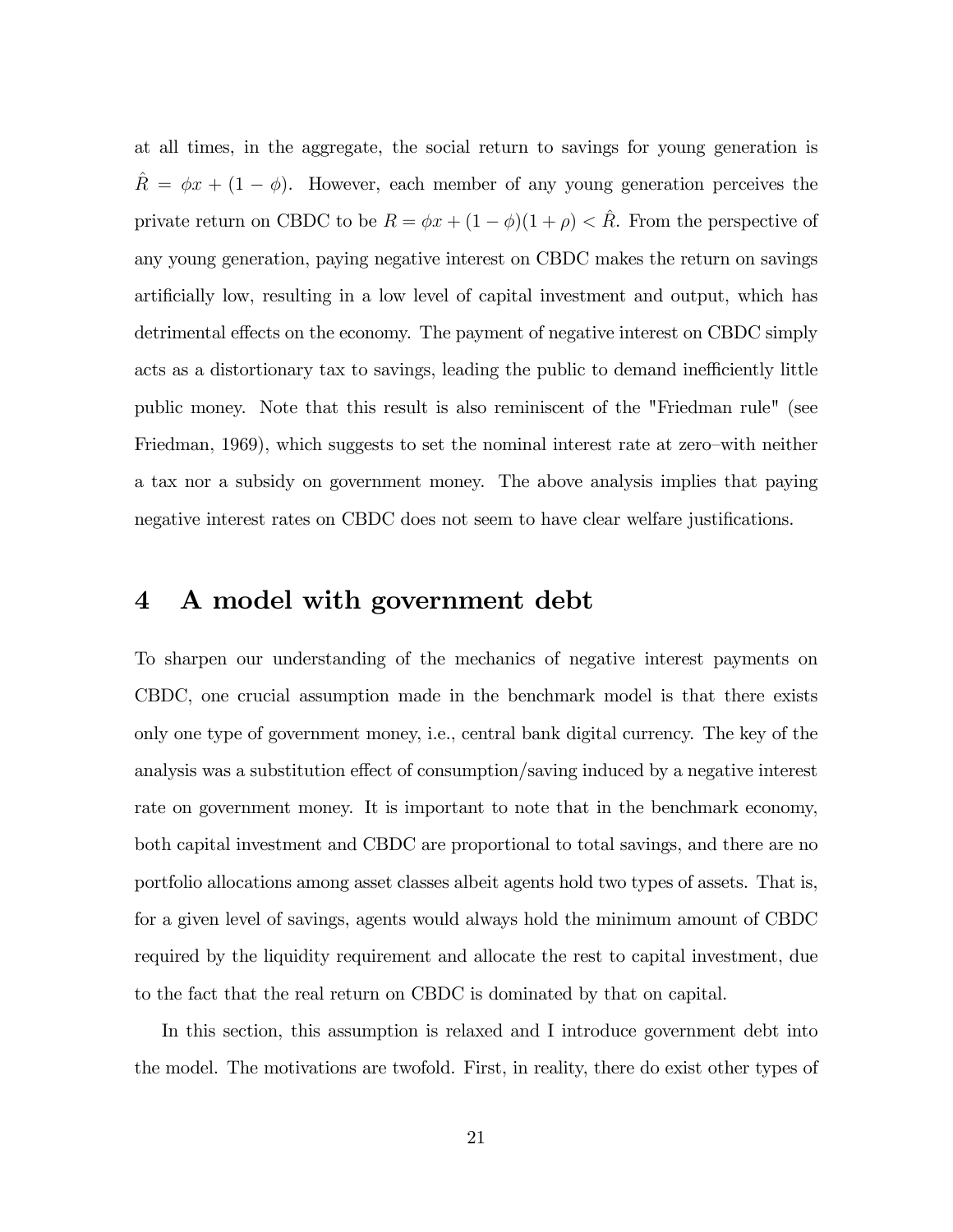government money (or outside money), namely cash, bank reserves, and government bonds.<sup>30</sup> And crucially, these monetary assets (except cash) typically yield a positive return.<sup>31</sup> Would previous results still hold if we include other monetary assets? Second and more importantly, introducing another asset allows us to analyze a non-trivial portfolio effect. How would agents make portfolio adjustments when they perceive a lower return on CBDC? How would this change the macroeconomic impact of negative interest rates on CBDC? These questions are thoroughly examined in this section.

## 4.1 The model economy

Following Champ et al. (2011) and Andolfatto (2015), I now lay out a stylized monetary model with government debt. The physical setup is similar to that of the benchmark model, and thus I shall keep the presentation as simple as possible. Note, nevertheless, that the model differs from the benchmark environment in two ways. First, I adopt a standard production function where the rate of return on capital is endogenously determined. As such, agents can make portfolio adjustments when they perceive a change in the rate of interest on fiat money (see Freeman and Huffman, 1991). Second, I consider a consolidated monetary/Öscal authority, which I call "the government". The two authorities are interconnected by the government budget constraint (see Champ and Freeman, 1990; Andolfatto, 2015).

<sup>30</sup>Note that since I consider a consolidated government sector, government bonds can be viewed as money. In fact, both CBDC and government bonds are liabilities of the government. Moreover, as CBDC is a replacement of physical cash, I consider a cashless economy. But unlike the benchmark model, this economy does not need to be cashless *per se*. If the net interest rate on bonds is zero, government bonds can be viewed as cash. Introducing cash is straightforward but would not change my main results. Finally, banks reserves (also electronic central bank money) are generalized in our "reserves for all" economy, thus I omit the discussion of bank reserves.

 $31$ Since the focus of my analysis is on the macroeconomic impact of negative interest payments on government Öat money (i.e., CBDC), I restrict attention to public money and omit private money (e.g., bank deposits) altogether.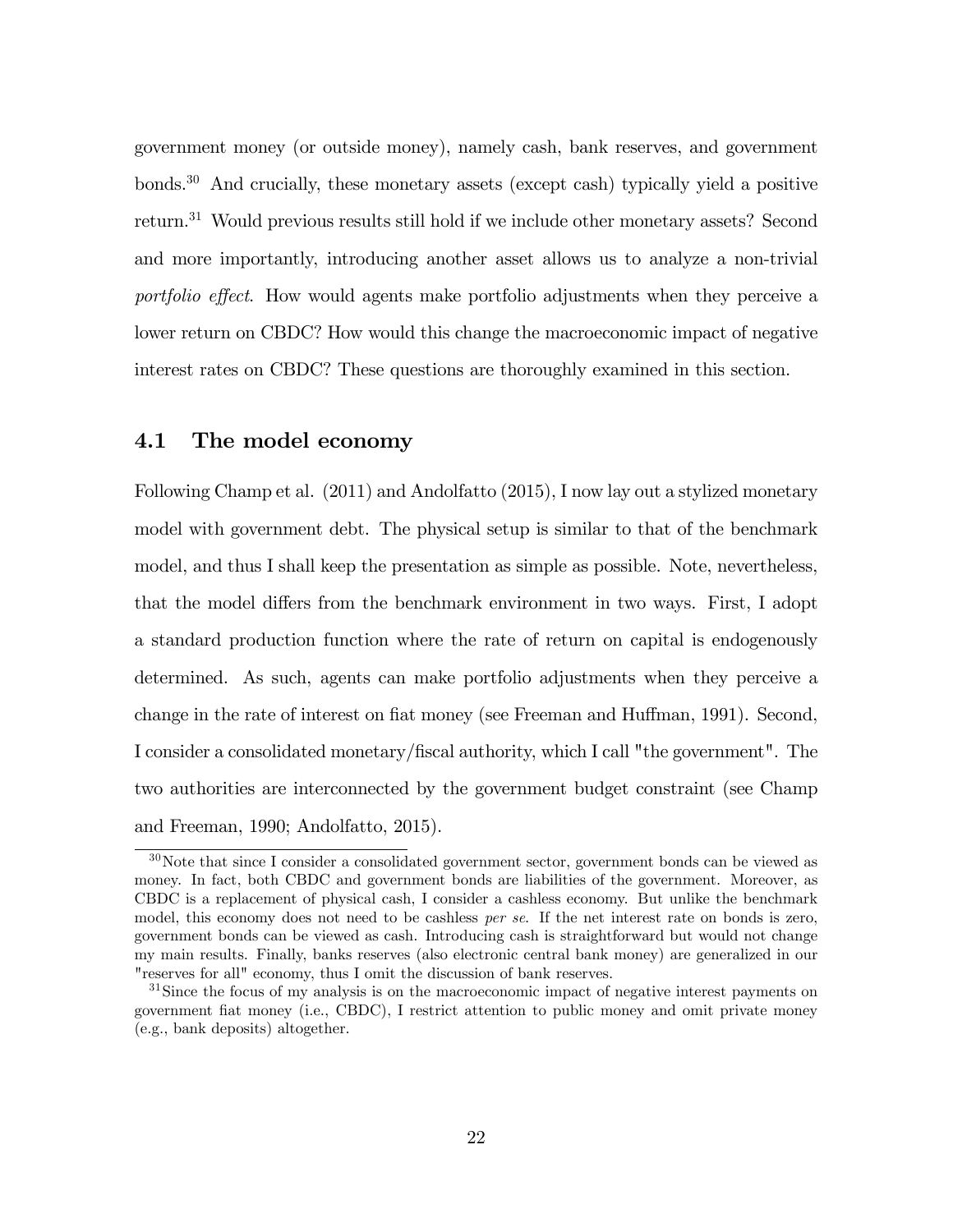#### 4.1.1 Preferences and technology

Time is discrete and denoted  $t = 1, 2, ..., \infty$ . The economy is populated by a sequence of two-period-lived overlapping generations. At each date  $t \geq 1$ , a unit mass of young agents enter the economy and a unit mass of old agents leave the economy. In the initial period, there also exists a unit mass of old agents, who live only for one period. The total population is fixed at  $2N$  across time and is at every date t divided evenly between the young and the old.

Agents of every generation  $t \geq 1$  are endowed with y units of output when young and nothing when old. I assume individuals value consumption only in the second period of life. For simplicity, I also assume that preferences are linear, thus, preferences are given by  $U_t = c_{t+1}$ , for  $t \geq 0$ . As a result, the young face a trivial consumptionsaving decision: it will always be optimal for them to save all of their income, and the substitution effect of consumption/saving is shut down. This simplified consumptionsaving problem allows me to focus on a portfolio effect, which I would like to emphasize later.<sup>32</sup>

Instead of using a linear capital production technology, I assume the young possess a standard investment technology, where  $k_t$  units of output invested at date t yield  $f(k_t)$  units of output at date  $t + 1$ . The investment function yields a rate of return  $f'(k) > 0$  that diminishes with the scale of the capital investment,  $f''(k) < 0$ . Also assume that  $f'(0) = \infty$ , so that agents would always prefer to have some investment. Finally, I assume that capital depreciates fully after it is used in production.

 $32$  Incorporating a non-trivial consumption-saving problem is easy. But doing so would only complicate the analysis without adding anything to the main points I intend to make in this section.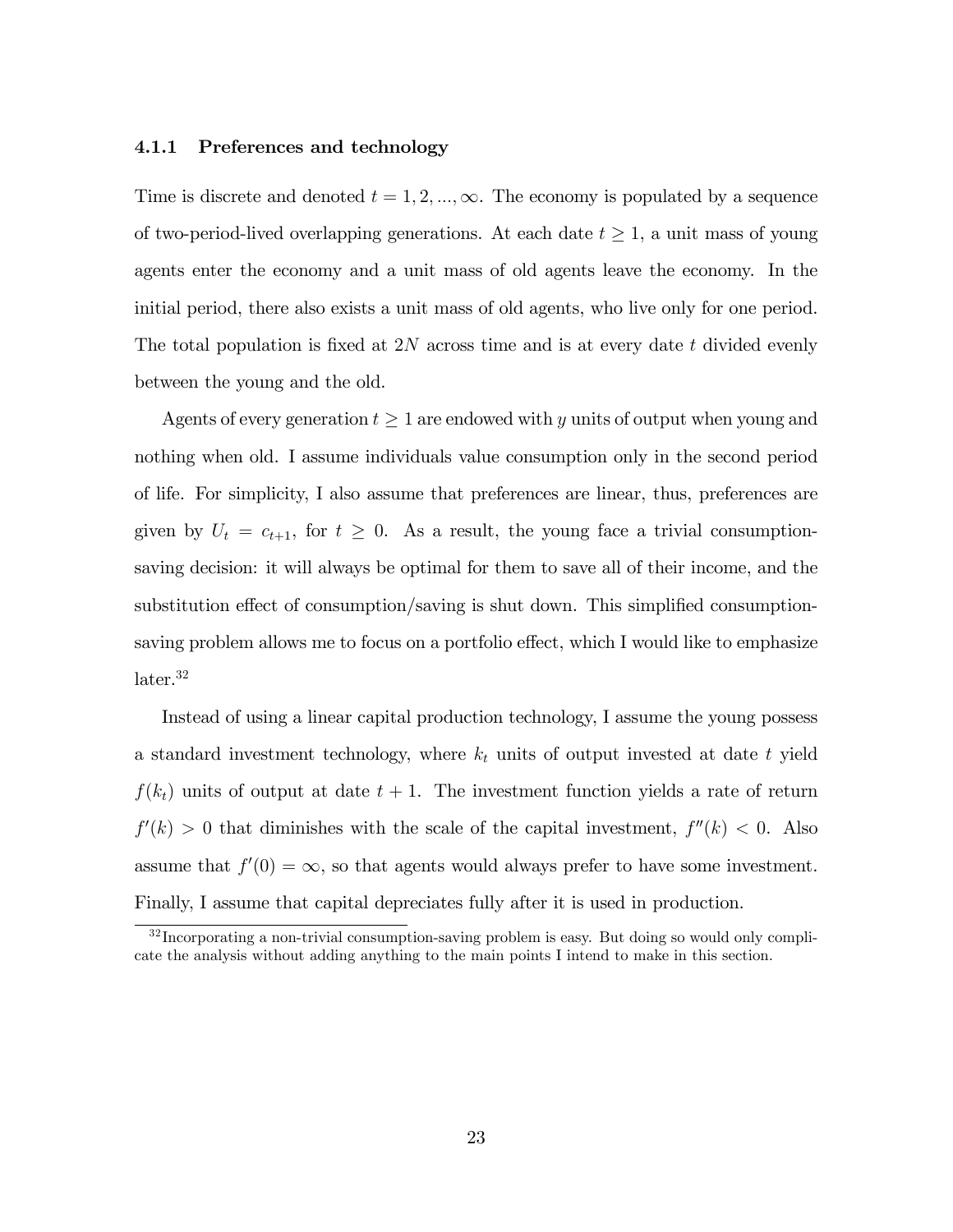#### 4.1.2 Government policy

In what follows, I consider a consolidated monetary/Öscal authority, the government. There are two nominal monetary assets, central bank digital currency (CBDC)  $M_t$  and government bonds  $B_t$ , each issued by the government. Assume that both CBDC and government bonds are perpetual instruments that yield gross nominal rates of return equal to  $R_t^m$  and  $R_t^b$ , respectively. Note that since the focus of discussion is on paying negative interest on CBDC,  $R_t^m \leq 1$ ; and by construction government bonds yield a positive return,  $R_t^b > 1$ . Assume that the interest and principal owed on maturing government debt  $R_{t-1}^m M_{t-1} + R_{t-1}^b B_{t-1}$  must be financed by a combination of new debt  $M_t + B_t$  and a lump-sum tax (or subsidy)  $T_t$ <sup>33</sup> that is,

$$
R_{t-1}^m M_{t-1} + R_{t-1}^b B_{t-1} = T_t + M_t + B_t.
$$
\n(17)

Let  $D_t$  denote the nominal value of the government's total outstanding debt at date t, that is,  $D_t = M_t + B_t$ . In this modelling environment, I assume that the fiscal authority determines the path of  $D_t$  and  $T_t$ , and the monetary authority determines the path of interest rates  $R_t^m$  and  $R_t^b$ . Note that equation (17) explicitly shows how monetary and fiscal policy are interacted through the consolidated government budget constraint. Next, I turn to characterize fiscal and monetary policy.

Fiscal policy. I assume that the fiscal authority grows the nominal government debt (or government money) at a fixed rate  $\mu$ , so that,

$$
D_t = \mu D_{t-1}.\tag{18}
$$

As before, the initial amount of government money (CBDC and government bonds) is injected to the initial old. I also assume that the Öscal authority passively adjusts the

 $33$ In this setup, central bank digital currency is de facto government debt.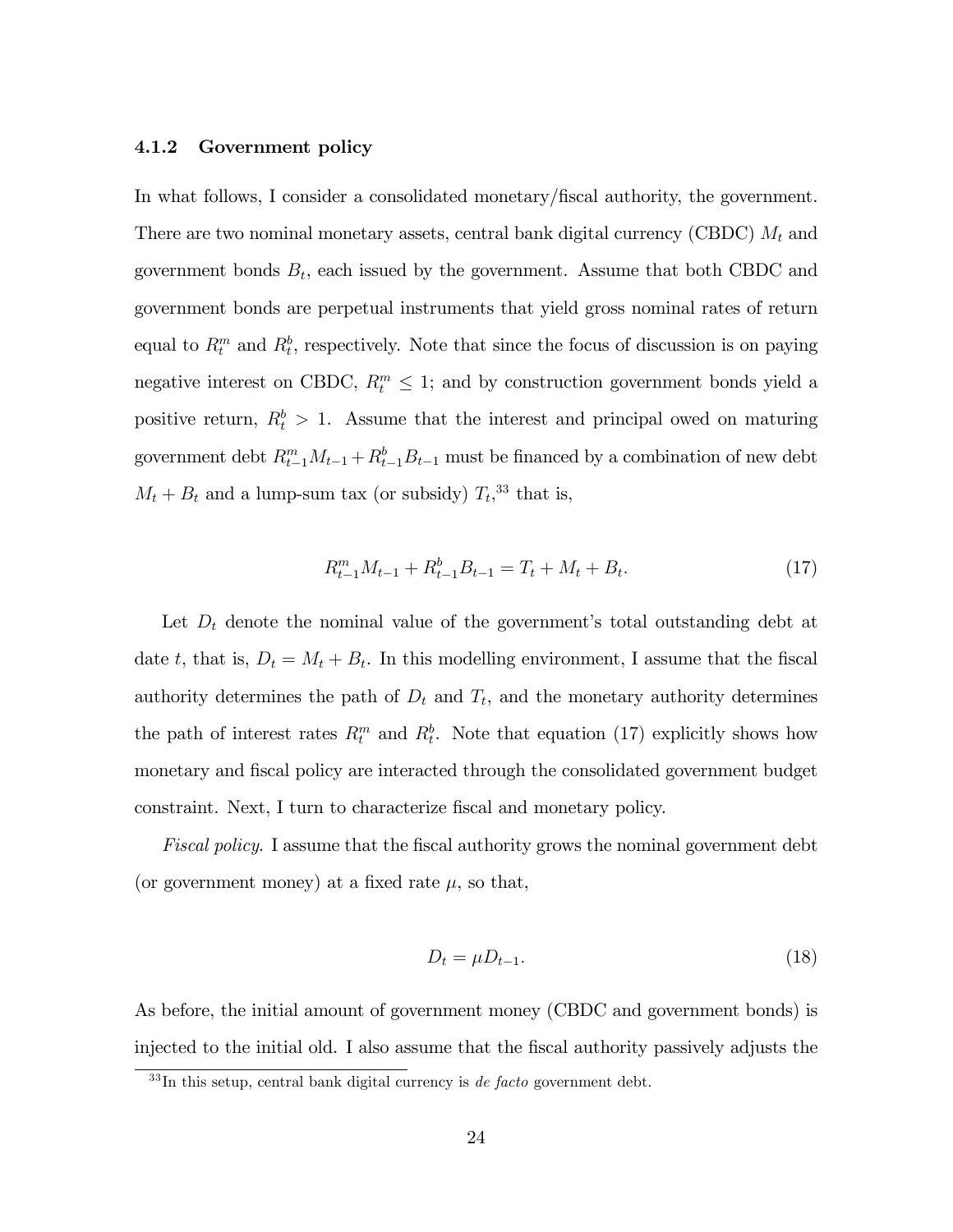lump-sum tax (or subsidy)  $T_t$  to satisfy the government budget constraint, that is, fiscal policy is Ricardian.<sup>34</sup> As it proves to be convenient to express variables in real terms, I let  $p_t$  denote the date t price level and define  $\tau_t = T_t/p_t$ ,  $d_t = D_t/p_t$ ,  $m_t = M_t/p_t$ , which represent real taxes (or subsidies), real holdings of government money, and real holdings of CBDC, respectively. Following  $(18)$ , the government budget constraint is rewritten as follows:

$$
\tau_t = \frac{R_{t-1}^m m_{t-1} + R_{t-1}^b (d_{t-1} - m_{t-1})}{\mu} - d_t,\tag{19}
$$

where I have used the condition  $b_t = B_t/P_t = d_t - m_t$ , in which  $b_t$  denotes real holdings of government bonds. Again, I assume that the tax  $\tau_t$  (or subsidy) falls entirely on the old.

Monetary policy. Since the focus of analysis is on the economic impact of negative interest on digital currency, I consider that the interest rate on CBDC is set exogenously to some level  $R^m \leq 1$ . The key exercise is to compare the case where CBDC earns no interest  $(\hat{R}^m = 1)$  with the case where CBDC earns negative interest  $(R^{m,*} < 1)$ . In addition, I consider an interest peg policy:  $R_t^b = R^b > 1$ . The stability of equilibrium is checked later. Since digital currency and government bonds share identical risk and liquidity characteristics in this setup, to motive a demand for CBDC when it is dominated in rate of return  $(R<sup>m</sup> < R<sup>b</sup>)$  by bonds, again, a legal liquidity requirement (or a reserve requirement) is imposed:  $m_t \geq \gamma k_t$ .

#### 4.1.3 Optimal behavior

The young enter the economy with  $y$  units of real income. Since consumption is not valued when young, all income is saved, with savings divided among the three available

<sup>&</sup>lt;sup>34</sup>Note that  $T_t$  can also be interpreted as government surplus (or deficit) if one include government spending into the model.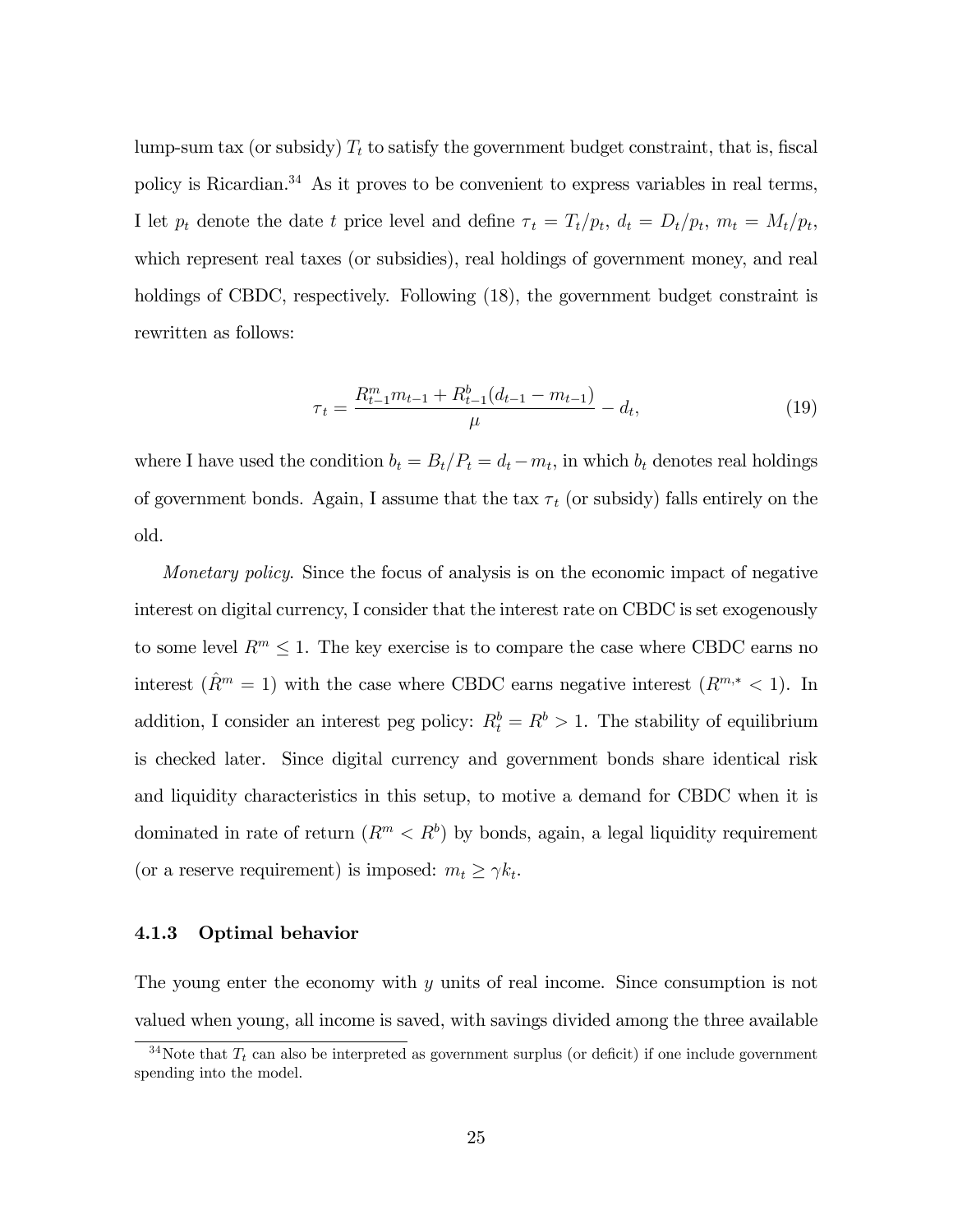assets: CBDC, government bonds, and capital. Thus,

$$
m_t + b_t + k_t = y. \tag{20}
$$

Given a portfolio choice, future consumption is given by:

$$
c_{t+1} = f(k_t) + R^b(p_t/p_{t+1})b_t + R^m(p_t/p_{t+1})m_t - \tau_{t+1}.
$$
\n(21)

To characterize agent's optimal behavior, substitute  $(20)$  into  $(21)$  and form the expression:

$$
W_t = f(k_t) + R^b(p_t/p_{t+1})(y - m_t - k_t) + R^m(p_t/p_{t+1})m_t - \tau_{t+1} + \lambda_t(m_t - \gamma k_t),
$$

where  $W_t$  denotes expected consumption (or utility) and  $\lambda_t \geq 0$  is the Lagrange multiplier associated with the liquidity requirement. Maximizing  $W_t$  with respect to  $m_t$ and  $k_t$  yields the following conditions:

$$
\lambda_t = (R^b - R^m)(p_t/p_{t+1}),
$$
\n(22)

$$
R^{b}(p_t/p_{t+1}) = f'(k_t) - \gamma \lambda_t.
$$
\n(23)

Condition (22) shows that the liquidity requirement will bind tightly ( $\lambda_t > 0$ ) since bonds strictly dominate CBDC in rate of return  $(R^b > R^m)$ . In this case,  $m_t = \gamma k_t$  and  $b_t = y - (1 + \gamma)k_t$ . Condition (23) implicitly defines the demand function for capital investment. The left side of equation (23) represents the real return on government bonds, whereas the right side of equation  $(23)$  represents the difference between the rate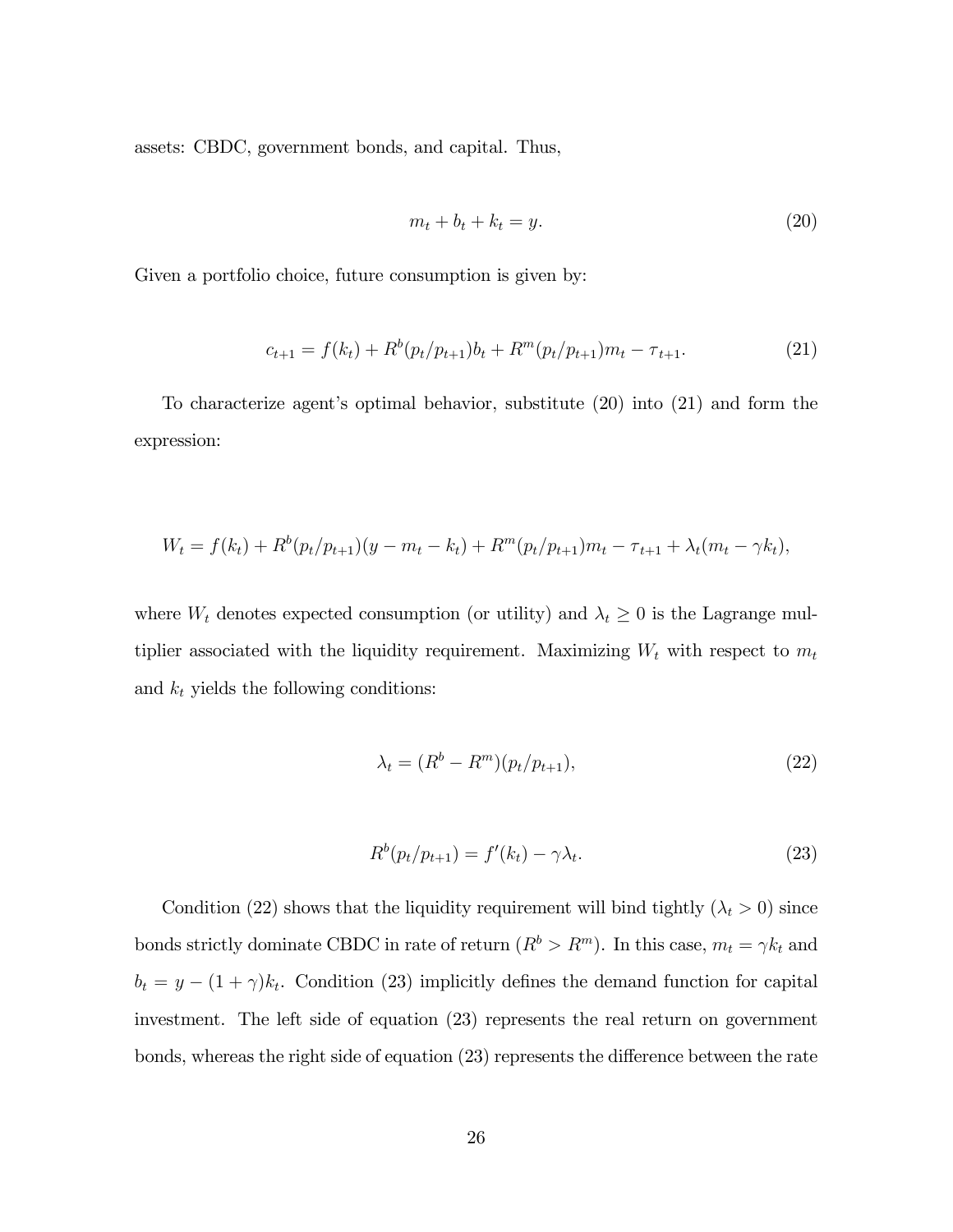of return on capital and the cost incurred by capital investing. Note that as the real return on capital is endogenously determined, agents may make portfolio adjustments in response to exogenous shocks. For instance, consider the case in which the liquidity constraint is slack  $(\lambda_t = 0)$ , if the government suddenly increases  $R^b$ , agents would choose to hold more bonds and less capital until the rate of return on capital equals the real return on bonds.

In our experiment, the liquidity constraint is binding  $(\lambda_t > 0)$ . The expected rate of return on capital would exceed the return on government bonds,  $f'(k_t)$  $R^b(p_t/p_{t+1}),$  and agents would prefer to expand their capital spending. Doing so, however, is costly in that agents would have to accumulate additional low-yield money (i.e., negative-return CBDC) simultaneously. Hence, the liquidity requirement imposed by the government serves as an effective  $tax$  on capital investment.

To show the demand for capital investment more transparently, combine conditions  $(22)$  and  $(23)$  to form:

$$
f'(k_t) = [(1+\gamma)R^b - \gamma R^m]/\Pi_{t+1},
$$
\n(24)

where  $\Pi_{t+1} \equiv p_{t+1}/p_t$  is defined as the gross inflation rate. Condition (24) is essentially the Fisher equation, which equates the real interest rate to the inflation-adjusted rate of return on government debt.

### 4.2 Equilibrium

In equilibrium, the market for CBDC and government debt must clear. The market clearing conditions are given by:

$$
M_t = P_t N m_t,\tag{25}
$$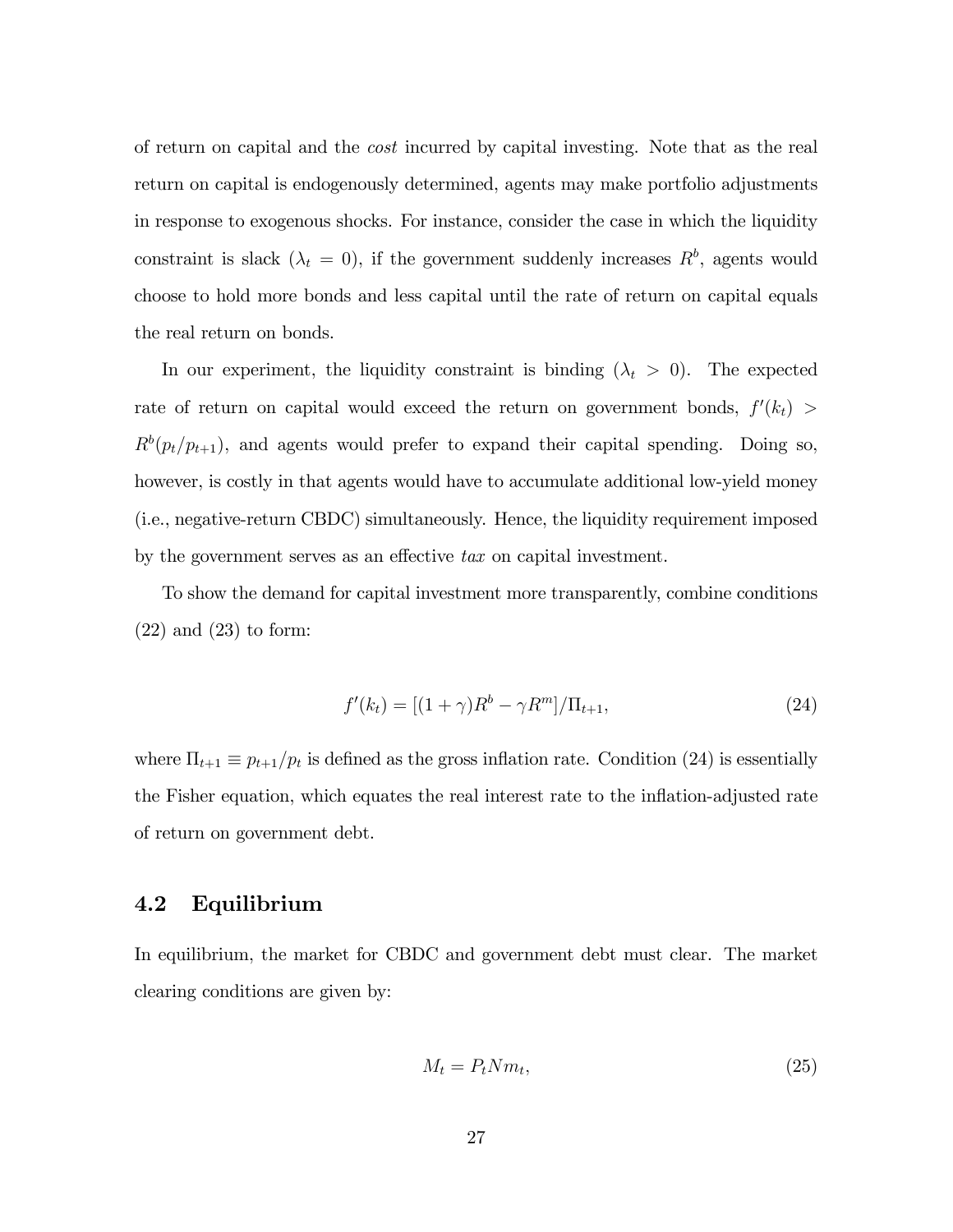$$
B_t = P_t N b_t,\tag{26}
$$

for all  $t \geq 1$ . Since  $D_t = M_t + B_t$ , we also have:

$$
D_t/N = p_t d_t. \t\t(27)
$$

Note that equation (27) determines the price level in this economy. Because  $D_t =$  $\mu D_{t-1}$ , the expected rate of inflation satisfies:

$$
\Pi_{t+1} = p_{t+1}/p_t = (D_{t+1}/D_t)(d_t/d_{t+1}) = \mu(d_t/d_{t+1}).
$$
\n(28)

Next, combine (28) and (24), together with  $k_t = y - d_t$ , to get:

$$
f'(y - d_t) = \left[\frac{(1 + \gamma)R^b - \gamma R^m}{\mu}\right] \left(\frac{d_{t+1}}{d_t}\right). \tag{29}
$$

Since the liquidity requirement binds, i.e.,  $m_t = \gamma k_t$ , one gets:

$$
m_t = \gamma(y - d_t). \tag{30}
$$

Finally, from the government budget constraint, we have:

$$
\tau_t = \frac{R_{t-1}^m m_{t-1} + R_{t-1}^b (d_{t-1} - m_{t-1})}{\mu} - d_t.
$$
\n(31)

An equilibrium in this model consists of bounded sequences for  $d_t$ ,  $m_t$ , and  $\tau_t$ , given a policy vector  $(R^m, R^b, \mu)$ , that satisfy (29), (30), and (31), for  $t \geq 1$ . A stationary equilibrium is defined as an equilibrium that satisfies  $(d_t, m_t, \tau_t) = (d, m, \tau)$ , for all t. In a similar setup, Andolfatto (2015) shows that the equilibrium has a simple recursive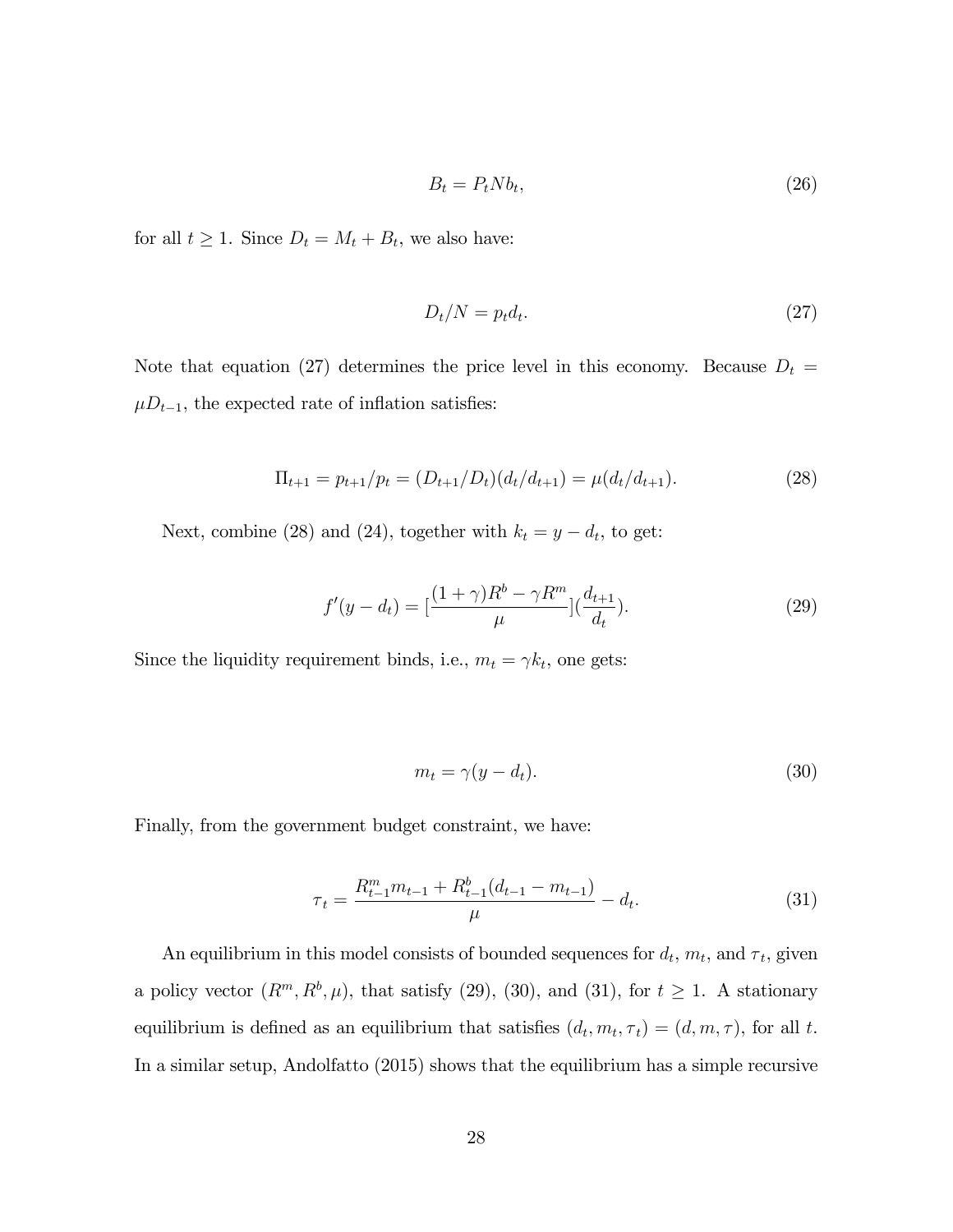structure. In this model, given initial values of CBDC and government bonds, equation (29) determines  $\{d_t\}_{t=1}^{\infty}$ . With  $d_t$  determined, equation (30) determines the sequence of  $m_t$ . With  $\{d_t, m_t\}$  so determined, equation (31) then determines the lump-sum tax (or subsidy)  $\tau_t$  that is used to balance the government budget.

Let us now characterize the equilibrium path of  $d_t$ . In addition, let us assume  $0 < d^* < \infty$ , this means in the steady state equilibrium the real purchasing power of government money never goes to zero, and  $d^* \to \infty$  is also ruled out because it violates feasibility constraint:  $d_t \leq y$  for all t. Define  $A^{-1} \equiv \left[\frac{(1+\gamma)R^b - \gamma R^m}{\mu}\right]$  $\left[\frac{e^{\alpha}-\gamma R^{m}}{\mu}\right] > 0$ , and (29) is rewritten as:

$$
d_{t+1} = Af'(y - d_t)d_t \equiv G(d_t).
$$
\n(32)

Given the assumption that  $f$  is strictly concave, it is easy to verify that there exists a unique (non-zero) stationary equilibrium, satisfying  $1 = Af'(y - d^*)$ .<sup>35</sup> Then, one can use equations (30) and (31) to solve for  $m^*$  and  $\tau^*$ . Note that under an interest rate peg policy, there exists a continuum of nonstationary equilibria indexed by the initial condition  $d_0 \in (0, d^*)$  with the property that  $d_t \to 0^{36}$  Again, the focus of analysis is on the stationary equilibrium.

### 4.3 Negative interest rates on CBDC

As before, the key exercise is to compare the equilibria with and without negative interest payments on CBDC. Let us start by characterizing the steady state level of capital investment  $k^*$ , when the government pays negative interest on digital currency. From equation (29), we get:

 $35$ Technically, there also exists a degenerate equilibrium,  $d = 0$ , which is ruled out by our assumption.  $36$ The stability properties of the equilibrium are familiar in OLG models with fiat money, where the return on money is pegged. This set of nonstationary equilibria are ruled out by our assumption. Note also that there are no equilibria if the initial condition satisfies  $d_0 \in (d^*, \infty)$ .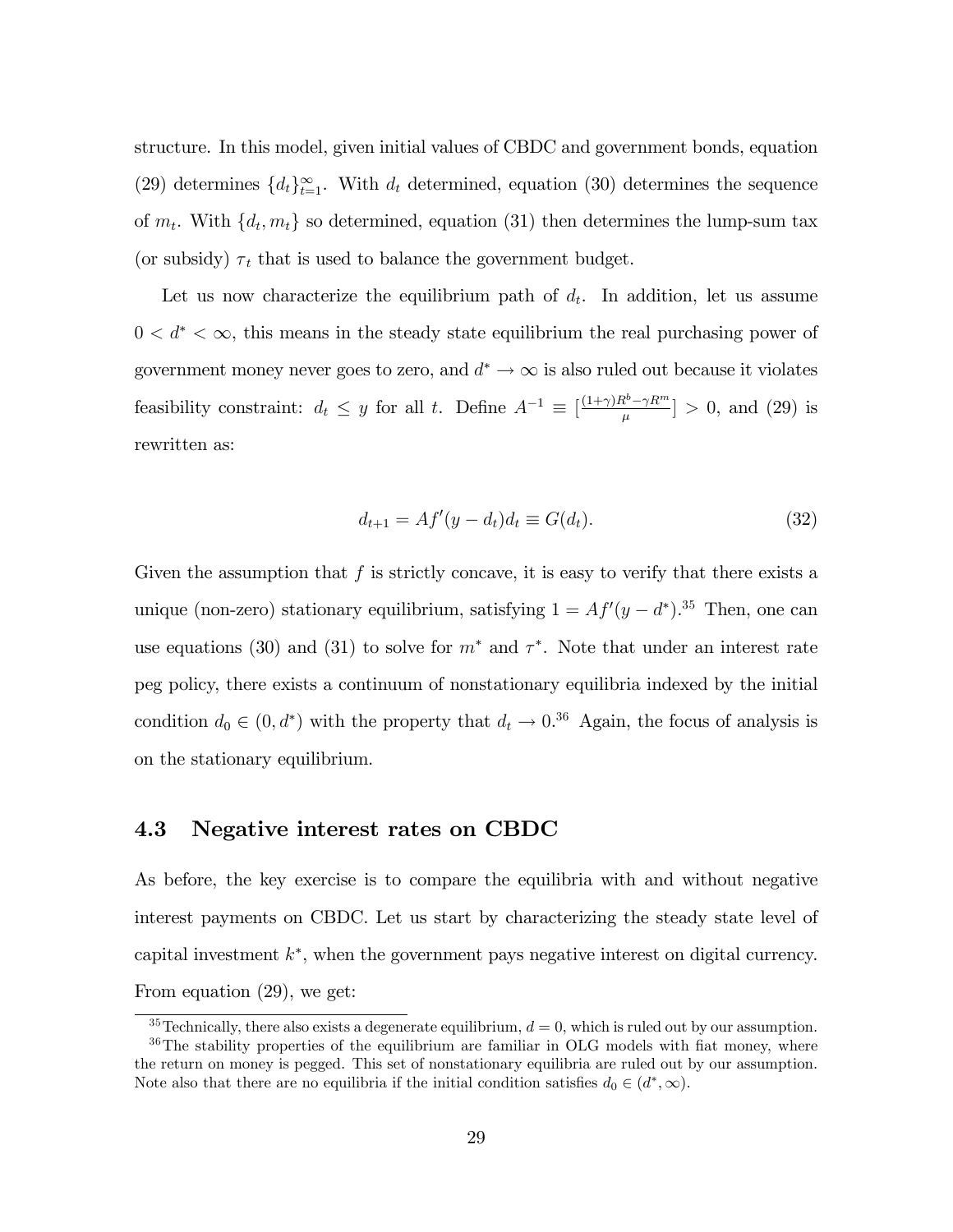$$
f'(k^*) = \frac{(1+\gamma)R^b - \gamma R^{m,*}}{\mu}.
$$
\n(33)

**Proposition 6.** Capital investment is lower in the policy regime in which the government pays a negative interest rate on CBDC, i.e.,  $k^* < \hat{k}$ .

Given that  $R^{m,*} < \hat{R}^m = 1$  and  $f''(k) < 0 < f'(k)$ , it is immediately clear from (33) that k is increasing in  $R^m$ , so that  $k^* < \hat{k}$ . Recall from conditions (22) and (23) that, intuitively, the payment of negative interest on CBDC increases the tax on capital spending. In response, agents cut their capital investment and reach the new equilibrium. This leads to the following corollary.

**Corollary 1.** As  $R^m$  falls, the tax on capital spending increases, i.e.,  $\lambda^* > \hat{\lambda}$ .

Following equation (33), it is interesting to note that a higher  $R^b$  or a lower  $\mu$ can also induce agents to reduce their capital investment. This is because both policy actions would increase the real return on government bonds, and induce a portfolio substitution away from capital into government bonds.

Corollary 2. Capital investment is increasing in  $\mu$  and decreasing in  $R<sup>b</sup>$ . Similar to  $(14)$ ,  $GDP$  in this economy can be defined as:

$$
GDP_t = Ny + Nf(k_{t-1}).
$$
\n(34)

**Proposition 7.** Paying negative interest on CBDC causes a fall in real output in the steady state, i.e.,  $GDP^* < \widehat{GDP}$ .

Following the result of Proposition 6, one gets  $k^* < \hat{k}$ . From (34), as N and y are exogenously set, real output in the steady state would depends solely on the level of capital stock. Since capital spending falls when the government pays a negative interest rate on CBDC, real output falls as well,  $GDP^* < \widehat{GDP}$ .

Notice that the results of Proposition 6 and Proposition 7 are consistent with those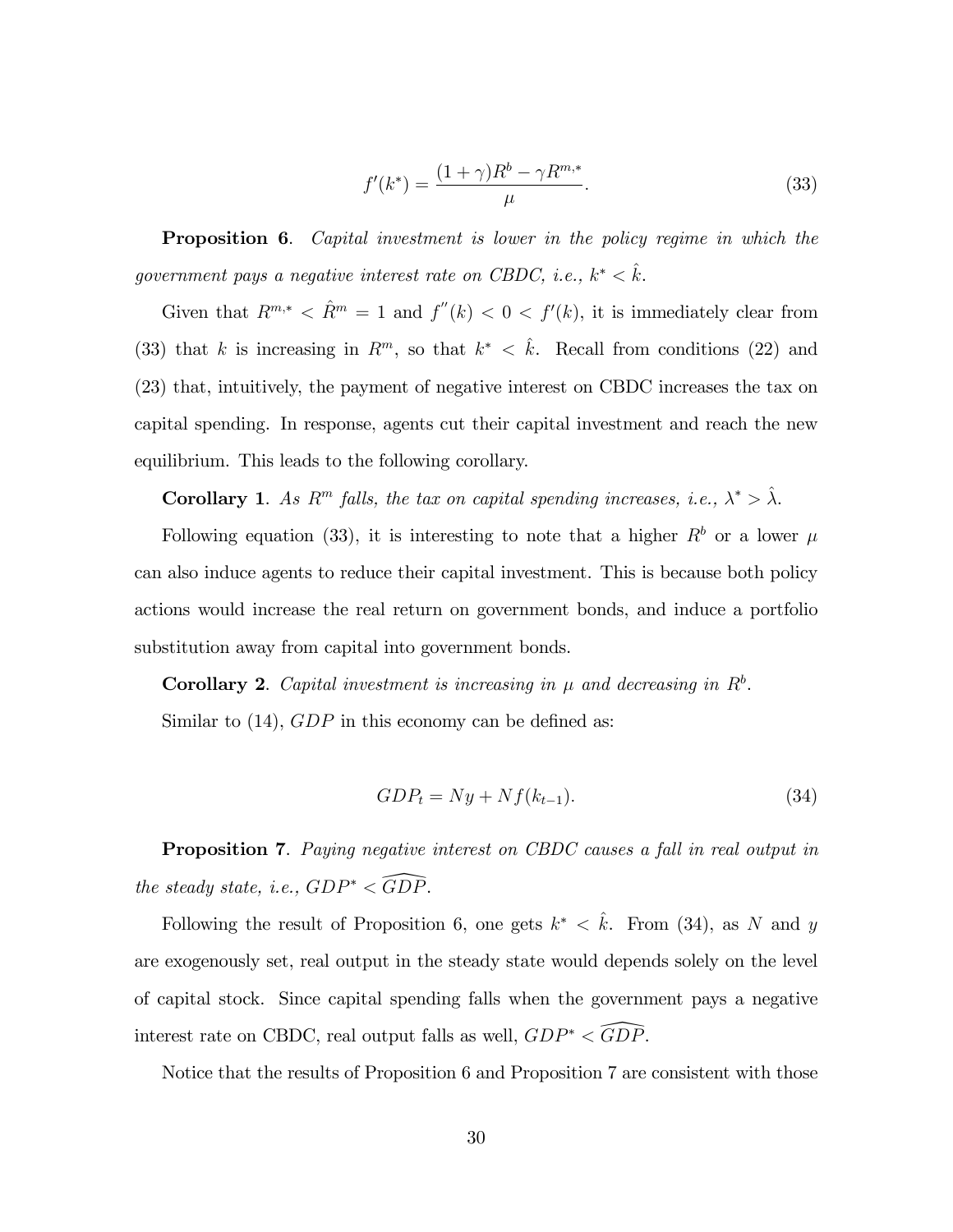of the benchmark economy discussed before such that paying negative interest on CBDC reduces capital investment and real output. However, the underlying mechanism is completely different. In the benchmark model, earning negative interest on CBDC induces agents to save less and consume more, and the key mechanism is a substitution effect. As total savings fall, so do real money balances and capital investment. In the current model with government debt, however, a fall in capital spending (and the subsequent drop in real output) works through a *portfolio effect*, shown as follows. The payment of negative interest on CBDC cause an increase in the tax on capital spending, making capital become less attractive than government bonds. As the expected real return on bonds does not change (i.e.,  $R^b/\mu$  in the steady state), agents would make portfolio adjustments to hold more bonds and less capital. This in turn causes a fall in real output.

In addition, such a portfolio allocation decision has interesting implications on the monetary sector, which I now tend to discuss.

**Proposition 8.** If  $R^{m,*} < \hat{R}^m$ ,  $m^* < \hat{m}$  and  $b^* > \hat{b}$ .

Corollary 3. If  $R^{m,*} < \hat{R}^m$ ,  $d^* > \hat{d}$ .

Proof. From equation (30)  $m = \gamma(y - d)$ , it is easy to show  $\frac{\partial m}{\partial d} = -\gamma < 0$ , so that real holdings of CBDC is decreasing in  $d$  in the steady state. Following the result of Proposition 6,  $k^* < \hat{k}$ , and given that  $k^* + d^* = y = \hat{k} + \hat{d}$ , it is obvious that  $d^* > \hat{d}$ , implying that agents increase their holdings of government money. Thus,  $m^* < \hat{m}$ . In addition, given  $d^* > \hat{d}$  and  $m^* < \hat{m}$ , together with  $d^* = m^* + b^*$  and  $\hat{d} = \hat{m} + \hat{b}$ , one gets  $b^* > \hat{b}$ . Q.E.D.

Paying negative interest on central bank digital currency increases the tax on capital spending, thus productive capital is less attractive as an asset group. There is then a "flight to quality" towards government bonds, and *total* government debt increases. However, despite the increase in the total demand for government money, agent's hold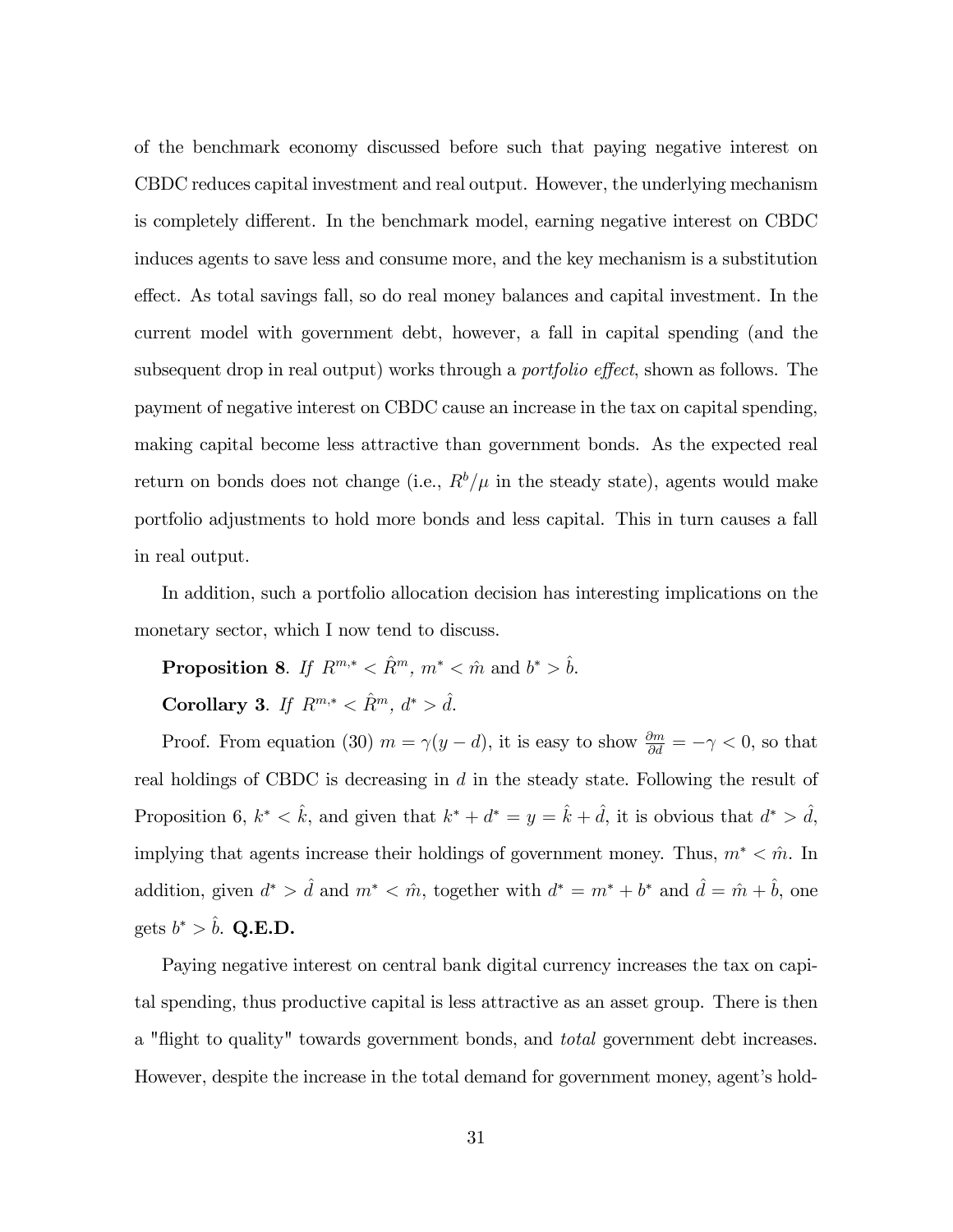ings of CBDC falls due to the drop in capital investment. Thus, such a policy has different effects on the holdings of government bonds and CBDC, which has important implications on the price level.

Proposition 9. Paying negative interest on CBDC can cause a decline in the price level, i.e.  $p_t^* < \hat{p}_t$ .

Proof. From equation (27), we have  $D_t/N = p_t d_t$ . In this economy, the path of  $D_t$ is determined by the fiscal authority through  $D_t = \mu D_{t-1}$ , which also implies the longrun inflation rate is anchored by  $\mu$ . Since  $R^{m,*} < \hat{R}^m$ ,  $d^* > \hat{d}$ , and that  $p_t^*d^* = \hat{p}_td_t$ , we immediately have  $p_t^* < \hat{p}_t$ . Q.E.D.

Interestingly, the above result shows that negative interest payments on CBDC can cause a decrease, instead of an increase, in the price level, inducing a transitory deflation. This result is different from that of the benchmark model and may seem surprising. The economic reasoning is as follows. Although in both economies the holdings of CBDC fall, the introduction of government debt opens up the possibility of an increase in the demand for government money.<sup>37</sup> Due to a portfolio allocation decision, agents hold more bonds and less capital in their portfolio. The increase in the demand for bonds dominates the fall in CBDC holdings, thereby the demand for public money increases.<sup>38</sup> To clear the money market, the price level now needs to fall.

My analysis makes it clear that, ultimately, it is the total demand for government money that influences the price level in the economy. The result shows that driving the interest rate into negative territory does not necessarily cause inflation if agents can make portfolio adjustments and substitute for other types of government money.<sup>39</sup>

<sup>37</sup>Recall that both CBDC and government bonds serve as money in this economy.

<sup>&</sup>lt;sup>38</sup>Following the result of Corollary 3,  $d^* > \hat{d}$ , the increase in the real demand for government money is unambiguous.

 $39$ Note that the welfare effects of such a policy is ambiguous and are ultimately determined by the marginal productivity of capital. To show this, write steady-state utility (or equivalently consumption) as a function of d, and  $W(d) = c(d) = f(y-d) + \frac{R^b b}{\mu} + \frac{R^m m}{\mu} - \tau$ . Given that  $b = d - m$  and  $\tau = \frac{R^m m + R^b(d-m)}{\mu} - d$ , the above function can be simplified as:  $W(d) = f(y - d) + d$ . Note that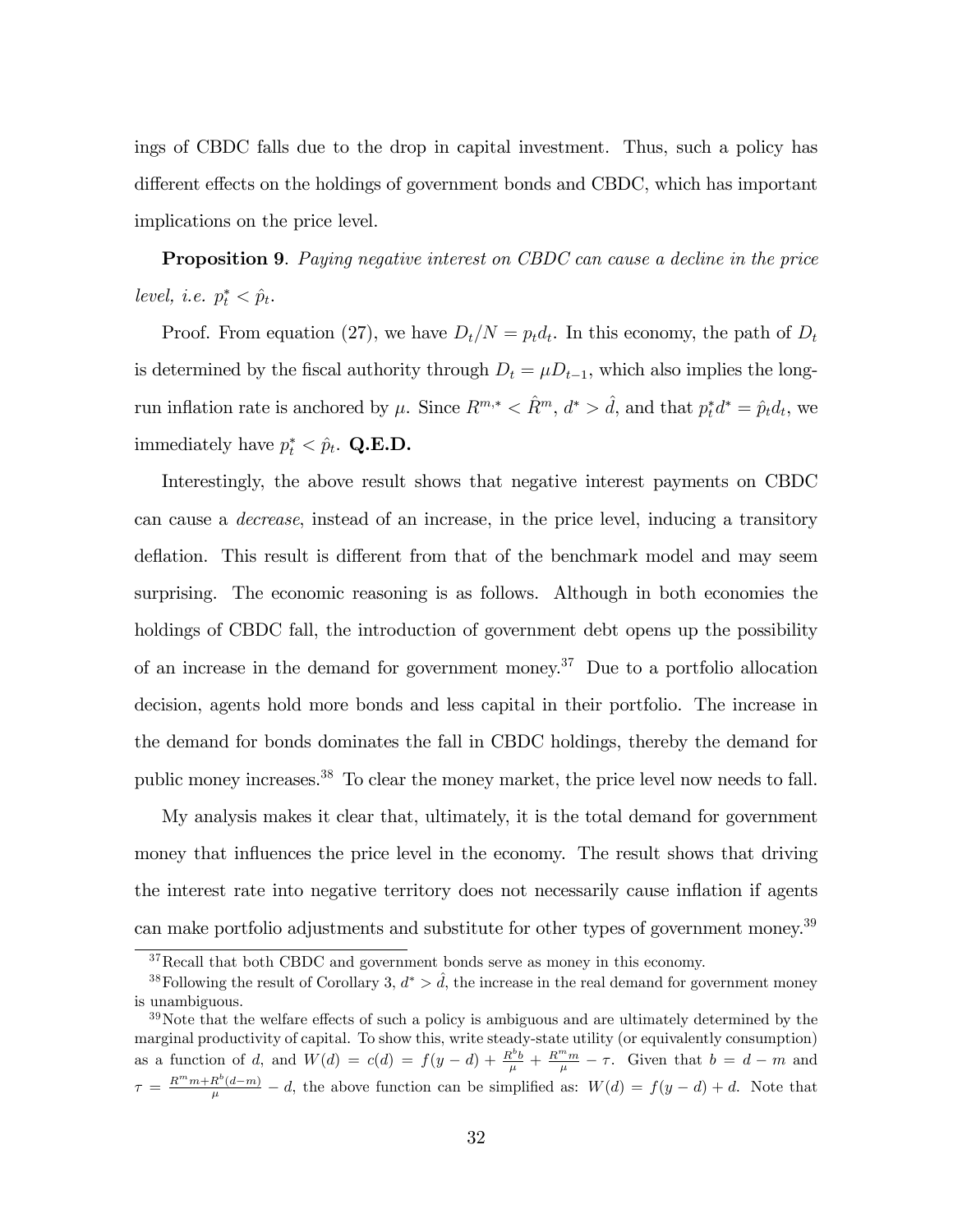It is also worth noting that the model is in the same spirit of the *quantity theory of* money. With the quantity of government money being determined exogenously, one simply needs to track the demand for government money, in order to understand the changes in the price level. For example, when the demand for money is high, due to a portfolio substitution for bonds, the value of money (i.e.,  $1/p$ ) has to increase, inducing deflation. $40$ 

# 5 Conclusion

In an era where physical cash is becoming increasingly vestigial in legal transactions, and where technological advances have opened the door to the negative interest payment on electronic money, it is perhaps time to stop treating the zero lower bound (ZLB) as a natural constraint and start considering negative interest rate policy. The appearance of privately-issued monies, such as Bitcoin and Ethereum, has also triggered a wave of interest among major central banks in exploring sovereign digital currency. To overcome the ZLB, the most direct, and arguably the easiest, approach is to pay negative interest on central bank digital currency (CBDC). This paper provides, for the Örst time, a formal analysis to evaluate the macroeconomic impact of negative interest rates on CBDC through the lens of a neoclassical general equilibrium model with monetary aggregates. In the benchmark model, agents have access to two types of assets: CBDC and productive capital. The demand for digital currency is motivated by a liquidity requirement (or a reserve requirement). I show that paying negative interest on CBDC induces agents to save less and consume more via a substitution  $d = y - k$ , we have  $W(k) = f(k) + y - k$ , and  $W'(k) = f'(k) - 1$ . Of course, the initial old benefit from paying negative interest on CBDC, because real money balances increase. Since I have assumed nonstandard preferences to ease exposition, I omit the discussion of welfare implications in this section.

 $^{40}$ In the benchmark economy, however, paying negative interest on CBDC causes a fall in savings, and thus a fall in the demand for money, which induces inflationary pressures.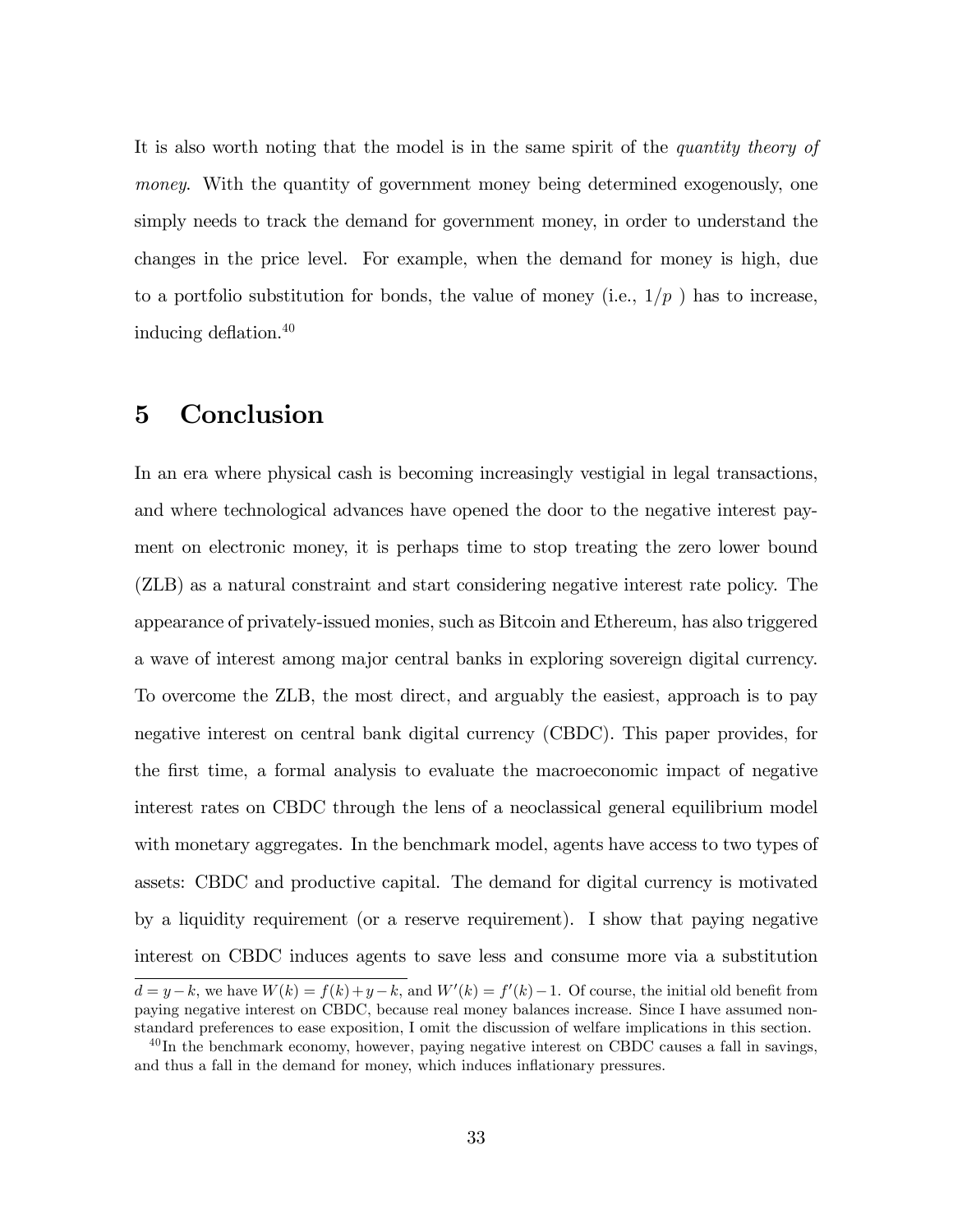effect. A drop in savings in turn causes a fall in capital investment, subsequent output, and real money balances. To clear the money market, the price level has to increase.

I then extend the model to include positive-yielding government bonds. This allows me to study a non-trivial portfolio effect: when the government pays a negative interest rate on CBDC, the tax on agents' capital spending increases, inducing a decrease in capital investment and an increase in government bonds in agents' portfolio. Such a policy causes a drop in investment and output. However, there is a transitory decline in the price level due to a "flight to quality" (i.e., government bonds). That is, although there is a fall in the holdings of CBDC, the real demand for bonds increases by more due to the portfolio effect. As a result, real holdings of government money actually increase, and the price level has to decline to clear the money market. Overall, my analysis shows that there exists a trade-off in implementing negative interest payments on CBDC: such a policy can boost consumption and may induce ináation, but at the cost of causing a fall in capital investment and output.

No doubt that both negative interest rate policy and CBDC constitute major shifts in macroeconomics thinking, with important implications for payment systems, financial stability, and the whole economy. This study focuses on the macroeconomic impact of negative rates on CBDC and provides a first step into this issue. Note that the results draw from a stylized yet rigorous model that abstracts from several important aspects in real-world settings, including the absence of uncertainty and an explicit banking sector. However, it is not immediately clear how extending the model to account for these considerations would change the essential points made in this paper. Future research should devote to answering this question. Note also that negative interest rates on CBDC are certainly no panacea for all of an economy's ills, and they can have potential side-effects as summarized above. They do not substitute for other macroeconomic policies, such as fiscal policy and macroprudential policy. Understanding the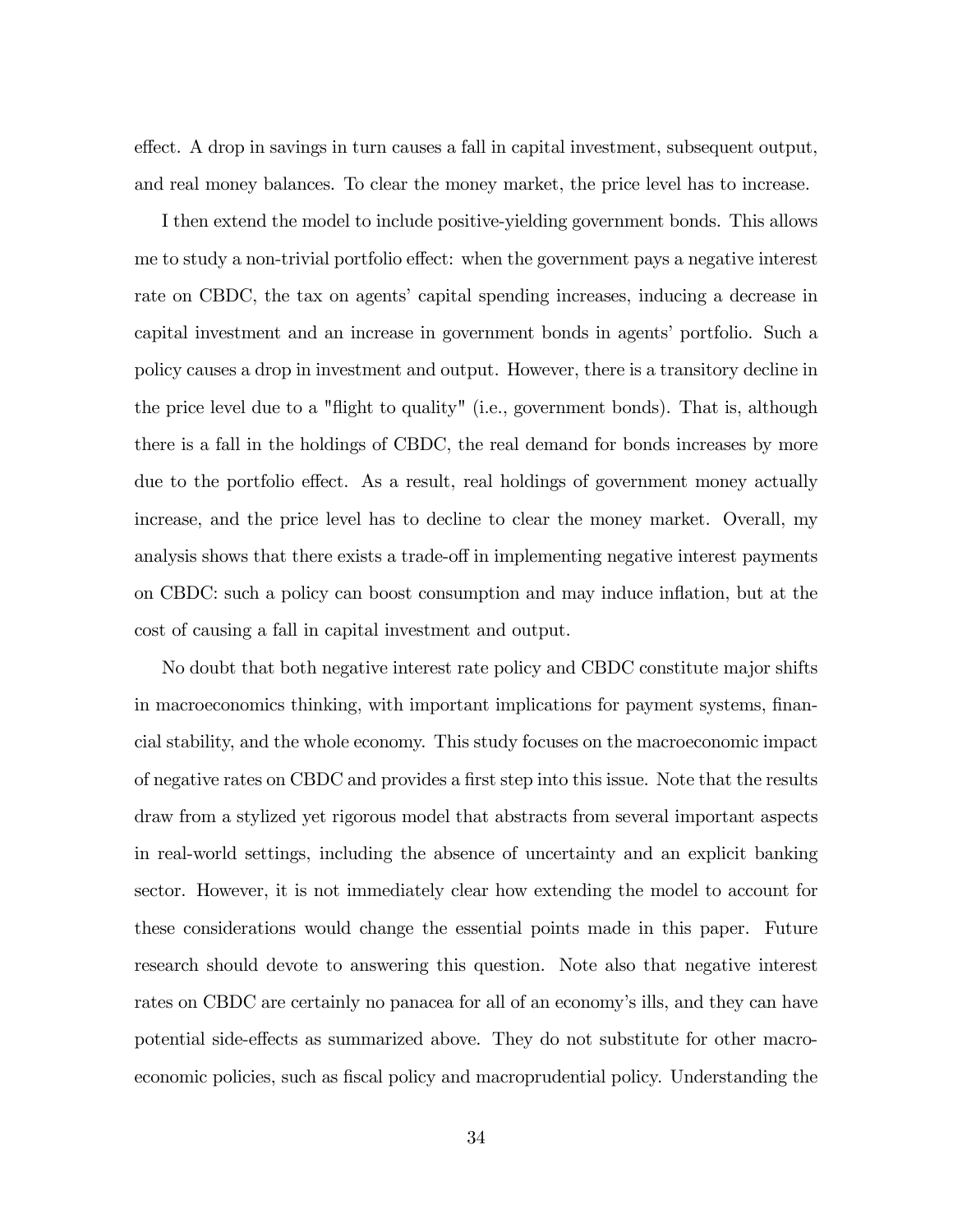interactions between negative rates and other economic policies is also interesting.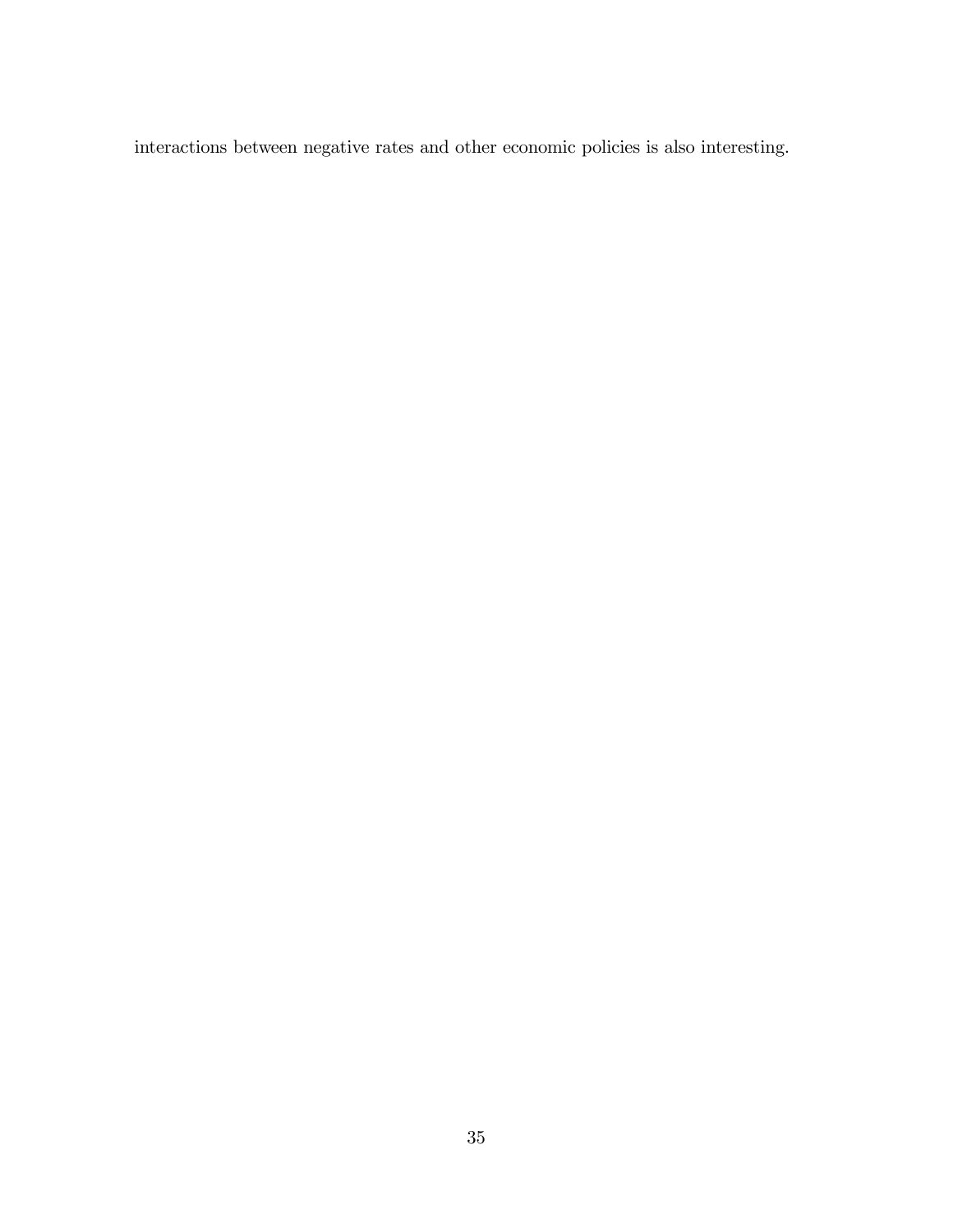#### References

- Agur, I., Ari, A., DellíAriccia, G., 2020. Designing central bank digital currencies. Journal of Monetary Economics, Forthcoming.
- Andolfatto, D., 2015. A model of U.S. monetary policy before and after the Great Recession. Federal Reserve Bank of St. Louis Review 97, 233–256.
- Andolfatto, D., 2020. Assessing the impact of central bank digital currency on private banks. Economic Journal, Forthcoming.
- Arseneau, D., 2020. How would U.S. banks fare in a negative interest rate environment? International Journal of Central Banking, Forthcoming.
- Bank for International Settlements, 2018. Central bank digital currencies. Report of the Committee on Payments and Market Infrastructures, March.
- Barontini, C., Holden, H., 2019. Proceeding with caution  $-$  a survey on central bank digital currency. BIS Papers 101, Bank for International Settlements.
- Barrdear, J., Kumhof, M., 2016. The macroeconomics of central bank issued digital currencies. Bank of England Working Paper 605, Bank of England.
- Basten, C., Mariathasan, M., 2018. How banks respond to negative interest rates: Evidence from the Swiss exemption threshold. CESifo Working Paper No.6901.
- Bech, M., Malkhozov, A., 2016. How have central banks implemented negative policy rates? BIS Quarterly Review.
- Berentsen, A., Schär, F., 2018. The case for central bank electronic money and the noncase for central bank cryptocurrencies. Federal Reserve Bank of St. Louis Review 100,  $97 - 106.$
- Boar, C., Holden, H., Wadsworth, A., 2020. Impending arrival: A sequel to the survey on central bank digital currency. BIS Papers 107, Bank for International Settlements.
- Bordo, M., Levin, A., 2017. Central bank digital currency and the future of monetary policy. NBER Working Paper 23711.
- Brunnermeier, M., Niepelt, D., 2019. One the equivalence of private and public money. Journal of Monetary Economics 106, 27–41.
- Buiter, W., 2009. Negative nominal interest rates: Three ways to overcome the zero lower bound. NBER Working Paper 15118.
- Champ, B., Freeman, S., 1990. Money, output, and the nominal national debt. American Economic Review 80, 390-397.
- Champ, B., Freeman, S., Haslag, J., 2011. Modeling Monetary Economies, 3rd edition, Cambridge University Press, Cambridge.
- Chiu, J., Davoodalhosseini, M., Jiang, J., Zhu, Y., 2019. Bank market power and central bank digital currency: Theory and Quantitative Assessment. Bank of Canada Staff Working Paper  $2019-20$ .
- Clarida, R., GalÌ, J., Gertler, M., 1999. The science of monetary policy: A New Keynesian perspective. Journal of Economic Literature 37, 1661–1707.
- Davoodalhosseini, M., 2018. Central bank digital currency and monetary policy. Bank of Canada Staff Working Paper 2018–36.